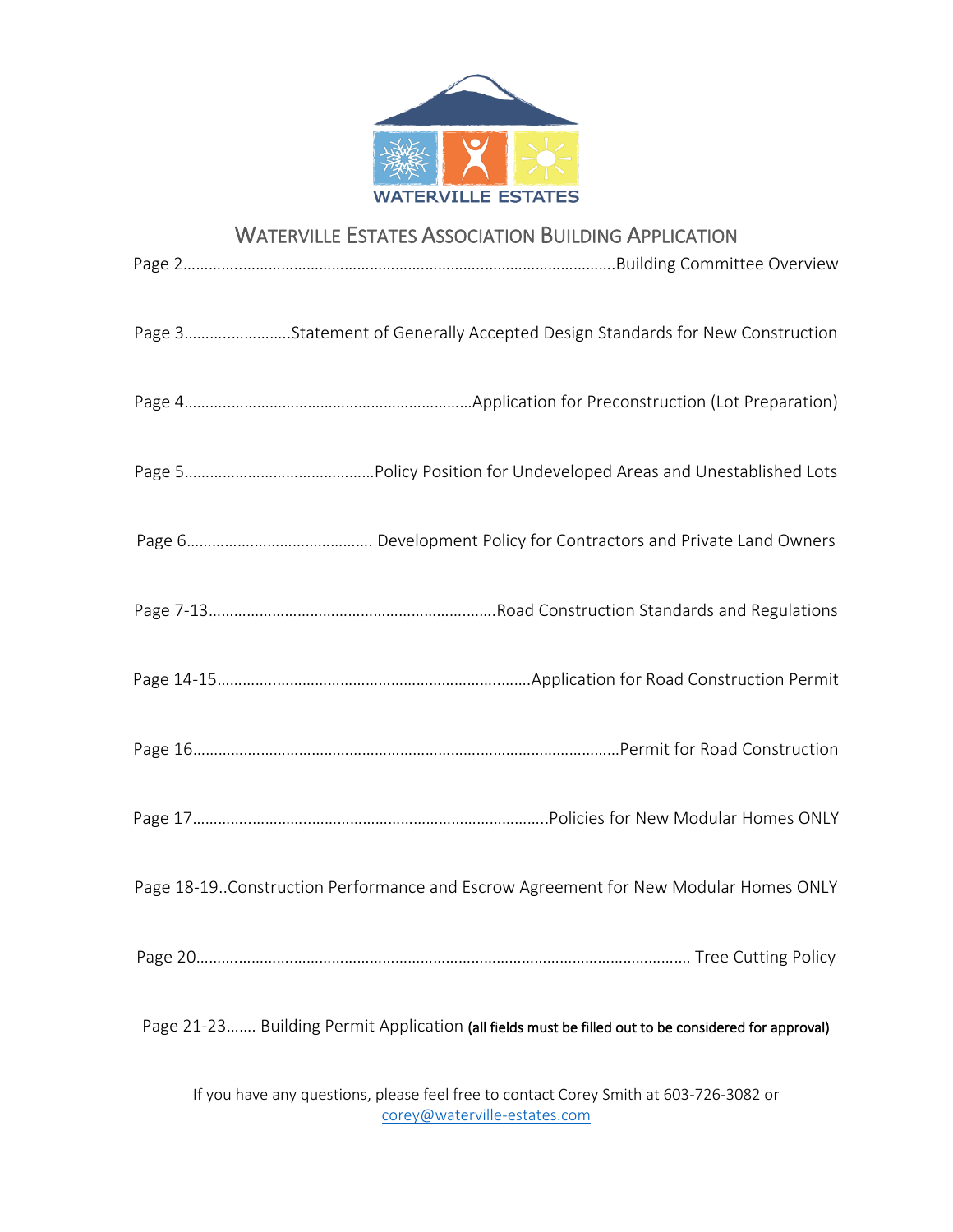### WATERVILLE ESTATES ASSOCIATION BUILDING COMMITTEE OVERVIEW

Waterville Estates Association Building Committee would like to remind all home and lot owners that their compliance with the Waterville Estates By-Laws and Revised Property Restrictions, Easements and Covenants (RECs) are required. When you purchased your property, you should have received copies of these documents (also available to property owners at the front desk of the Community Center or on our web page at [www.waterville-estates.com/owner-info/recs-bylaws\)](http://www.waterville-estates.com/owner-info/recs-bylaws). As a property owner, it is your responsibility to be familiar with these documents.

The Building Committee is primarily concerned with preserving property values through upholding uniform standards of construction and aesthetics. Article VI Section D of the RECs essentially states that any building, structure or changes to the exterior of a building should not be started until an application for a permit for such work is submitted to, and approved by, the Building Committee (Building Application is on page 10). It is important to note, that by following the Building Committee application process, homeowners are also reminded of the need for abiding by all Federal, State and local codes. The process of meeting proper code requirements puts homeowners, and contractors working for homeowners, directly in contact with the experts who have the knowledge to ensure that projects are carried out in a manner that results in a safe and ecologically sound completion. The RECs, By-Laws and the Building Permit Application Form are the tools by which Waterville Estates community members can uphold standards for the community.

The Building Committee requires adherence to the standards stated in the REGs above but renders no professional opinion in regard to the engineering or design of a project beyond aesthetics. The owner is responsible for ensuring that proper design and engineering techniques are implemented in all scopes of the work undertaken. The owner is responsible for any incidental damage or depreciation to other properties or roads resulting from changes to the hydrology or aesthetics of their property or to damage to roads or common property resulting from the construction process itself (i.e. damage to roads from construction and delivery trucks). Furthermore, the property owner is responsible for obtaining and abiding by any and all approvals of the Towns of Campton and Thornton, as well as any department or agency of the State of New Hampshire and Federal Government.

Section VII of the REGs is of particular concern to the Building Committee regarding installation of new heating systems by the homeowners throughout the Estates. Installations should be done by competent licensed installers, who obtain the necessary permits, and then should be inspected by the Campton/Thornton Fire Chief. Uninspected installations can result in a host of catastrophes:

- Improperly ventilated heating utilities can cause carbon monoxide poisoning
- Improper ventilation can result in heating units shutting down, causing homes to freeze, resulting in severe water damage
- Improperly installed wood stoves are serious fire hazards
- Improperly installed fuel storage tanks can result in fuel spills and subsequent ecological damage
- Wooden chimney enclosures can, over the years, become charred internally and are thus subject to a fire, which can spread to the home

#### POLICY POSITION FOR UNDEVELOPED AREA AND UNESTABLISHED LOTS

In the event that a building lot (living site) exists in an undeveloped region of Waterville Estates Village District and said lot does not have established road access and/or water access, the owner(s) of the lot are required to upgrade the road and water infrastructure in accordance with WEVD standards.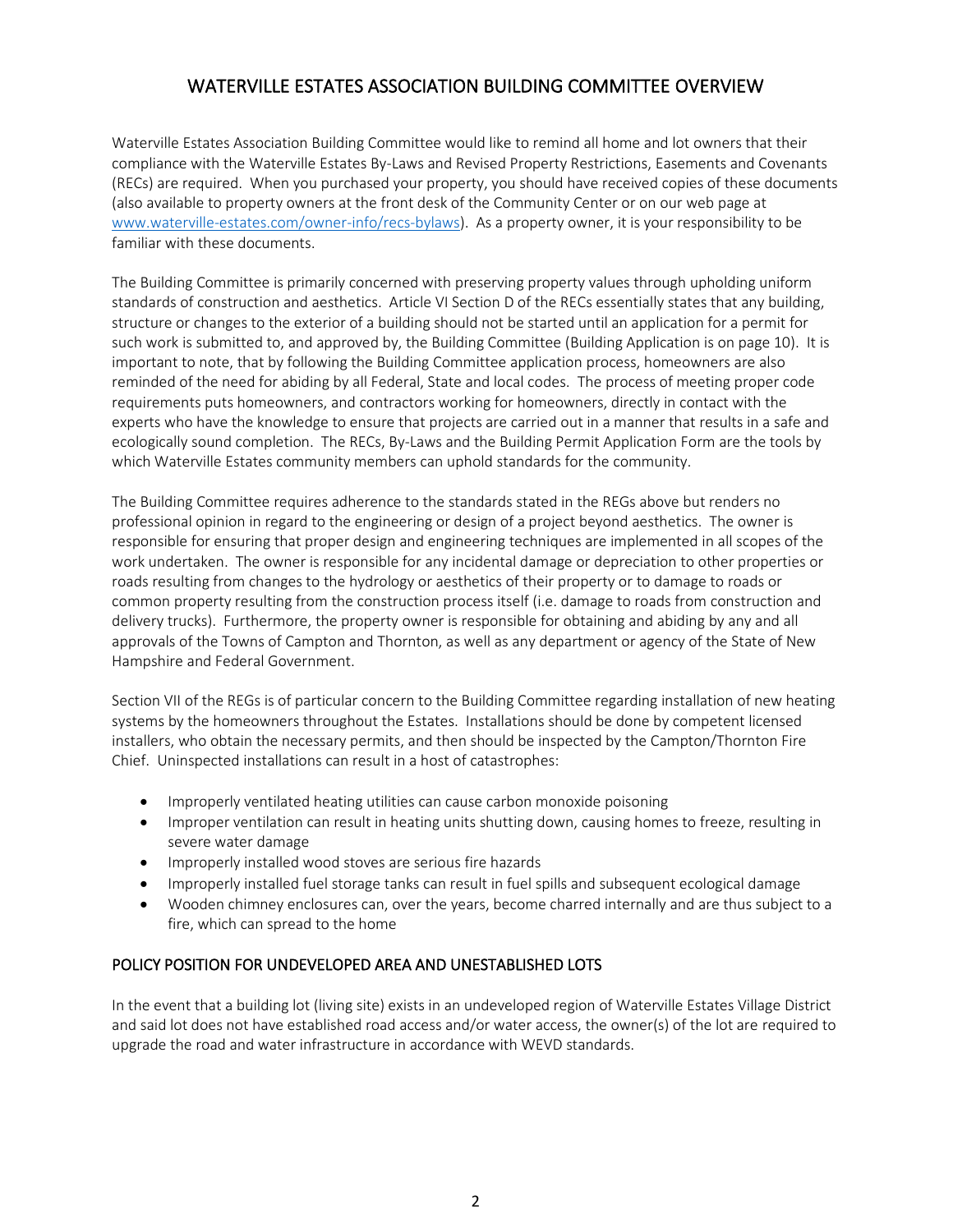### STATEMENT OF GENERALLY ACCEPTED DESIGN STANDARDS FOR NEW CONSTRUCTION

The Waterville Estates Association Board of Directors would like to offer the following statement as a general scope guideline for the Building Committee's oversight of the new home construction process. The intent of this statement is to preserve home values in the Waterville Estates Community.

A home in Waterville Estates is not just a home in the woods but rather is a part of a larger village community.

The Waterville Estates Association Board of Directors supports the approval of new home applications that demonstrate home design elements generally in keeping with the designs of existing homes within the community such that a uniform theme reflecting the mountain landscape resounds throughout the community. It is our belief that this uniformity of home designs contributes to the homogeneity and harmony of the community as a whole. All new home applications are subject to all WEA Restrictions, Easements & Covenants. The following are guidelines rather than steadfast rules. Applications may meet the general design appearance of the community without conforming to all guidelines. Exceptions to the guidelines may be permitted on a case by case basis.

- Homes with the appearance of a ranch from any one viewpoint are thought to be incongruous with the surrounding community of homes
- A-Frames are considered undesirable
- Single level homes are not in keeping with the surrounding homes
- Homes should have a minimum of 1250 square feet of living space
- Homes should have a minimum of 2 bedrooms and a loft as well as 1-3/4 bathrooms
- Homes with multiple roof lines and architectural details are preferable to those without
- Roofs with a 12/12 pitch or steeper are preferred
- New home length should not exceed 150% of its width including attached garages
- Casement windows are preferable to double hung windows
- Roofing and siding colors should be earth tone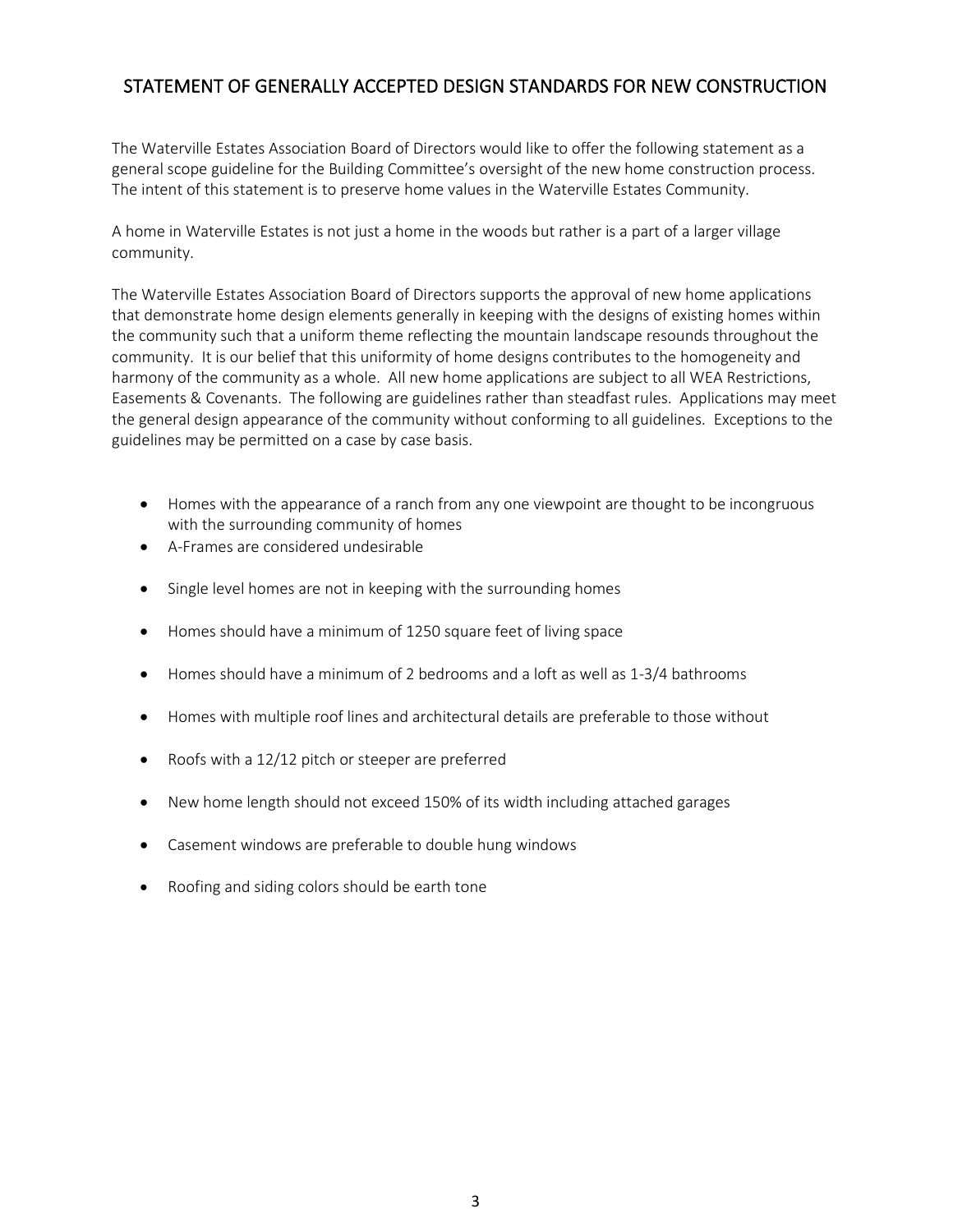### APPLICATION FOR PRE-CONSTRUCTION (LOT PREPARATION)

### \*A \$5,000.00 bond or letter of credit is required\*

There are certain criteria that must be met and certain limitations abided by for pre-construction lot preparation prior to building. The criteria and limitations are listed below.

Criteria:

- Approval of site plan
- Driveway must be approved and constructed appropriately (drainage and base material)
- All brush must be removed and disposed of
- Stumps must be removed and disposed of
- Rough grading after stumping & disposal of stumps

Items you may install but not required:

- Underground utilities
- Water lines
- Approved septic and leach field

Limitations:

- No excavation for foundation
- No foundation or footings installed
- No paving

The bond/letter of credit must automatically renew until such time as it is released by Waterville Estates Building Committee.

Bond/letter of credit will be released upon the conclusion of the construction as deemed complete by Waterville Estates Association Building Committee.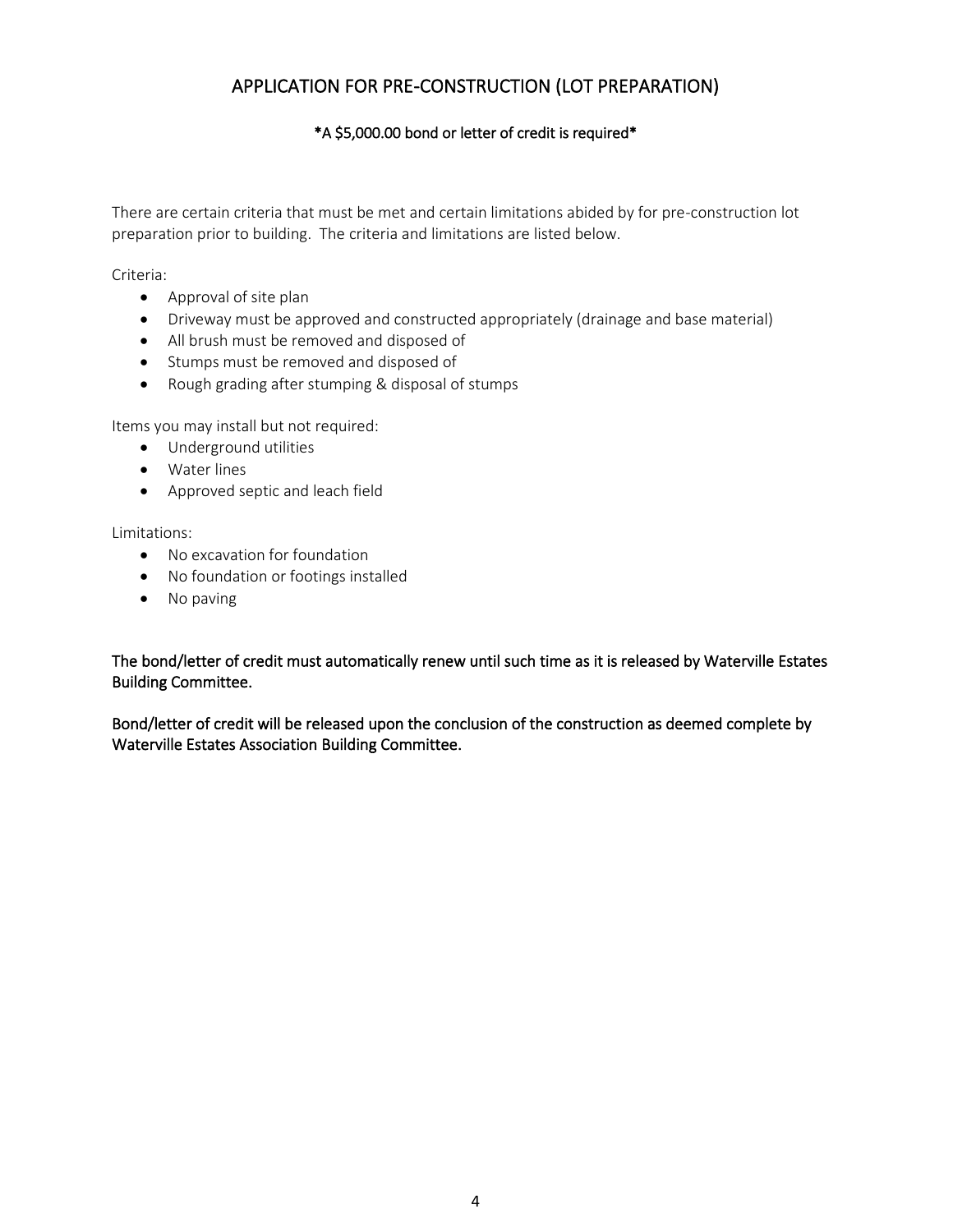# WATERVILLE ESTATES VILLAGE DISTRICT WATERVILLE ESTATES ASSOCIATION

562 Winterbrook Road

Campton, NH 03223

Approved 8/25/06

## POLICY POSITION

# FOR UNDEVELOPED AREAS AND UNESTABLISHED LOTS

In the event that a building lot (Living Site) exists in an undeveloped region of Waterville Estates Village District and said lot does not have established road access and/or water access, the owner(s) of the lot are required to upgrade the road and water infrastructure in accordance with WEVD standards.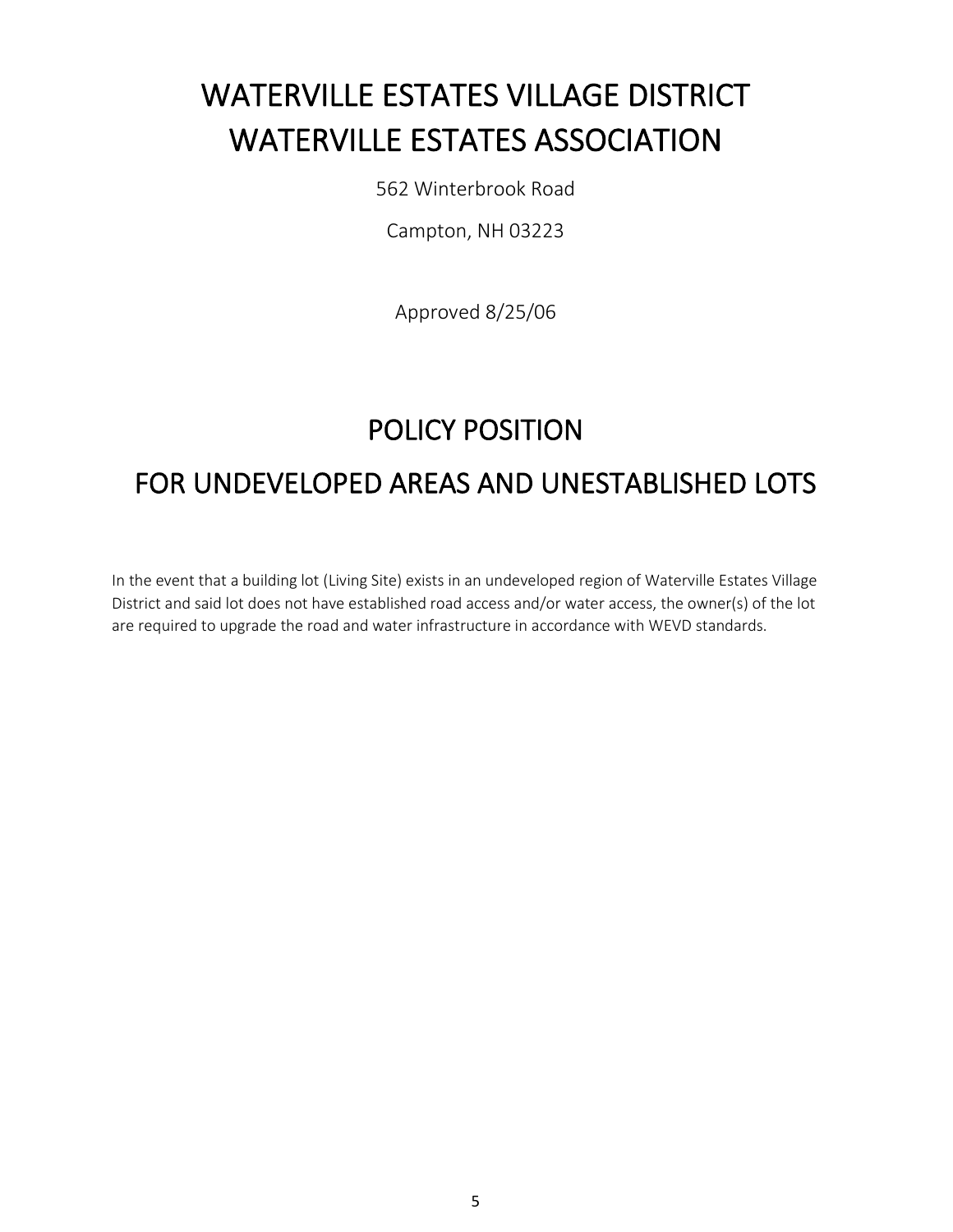### DEVELOPMENT POLICY FOR CONTRACTORS AND PRIVATE LAND OWNERS

This policy is established to promote safe, efficient and properly engineered and constructed infrastructure upgrades to the Waterville Estates Village District roads.

In the event that a living unit is to be constructed on a living site which lies on an unfinished road, approval of construction for said living unit will be contingent on the satisfactory completion of upgrades to the road servicing the site as follows:

- All topsoil and other yielding material shall be removed from the proposed roadway located and be replaced with suitable fill material to establish the proper grade for the Road Sub Base. All brush, stumps, boulders and ledge shall be removed to a uniform cross sectional depth of not less than 12 inches below the sub grade and replaced with sand or 12 inch minus gravel. The road base should be compacted to a thickness of not less than 12 inches, per NH Standard Specifications, 1974, Section 304.
- The Finish Base course shall consist of crushed bank run gravel of  $\frac{1}{2}$  inch diameter as a maximum and to a minimum depth of 6 compacted inches covering the entire road width.
- Road width minimum will be 20 feet with additional 3 foot gravel shoulders on both sides of the road.
- Hot bituminous with a base course of 2 inches of 3/4 inch mix and a top coat of 1 inch of 3/8 mix may be required for road surfaces on roads with grades of 12% or greater or comers with curve radius of less than 500 feet.
- All propane tanks must have either tall bushes or a wooden three sided enclosure with a four inch gap at the bottom for ventilation.
- Construction is to be supervised by WEVD management. These standards are general guidelines and the WEVD Commission retains the right to modify these standards on a case by case basis.

The installation of a driveway for new construction requires prior approval by a qualified road agent, Corey Smith or another qualified individual referred by Corey Smith.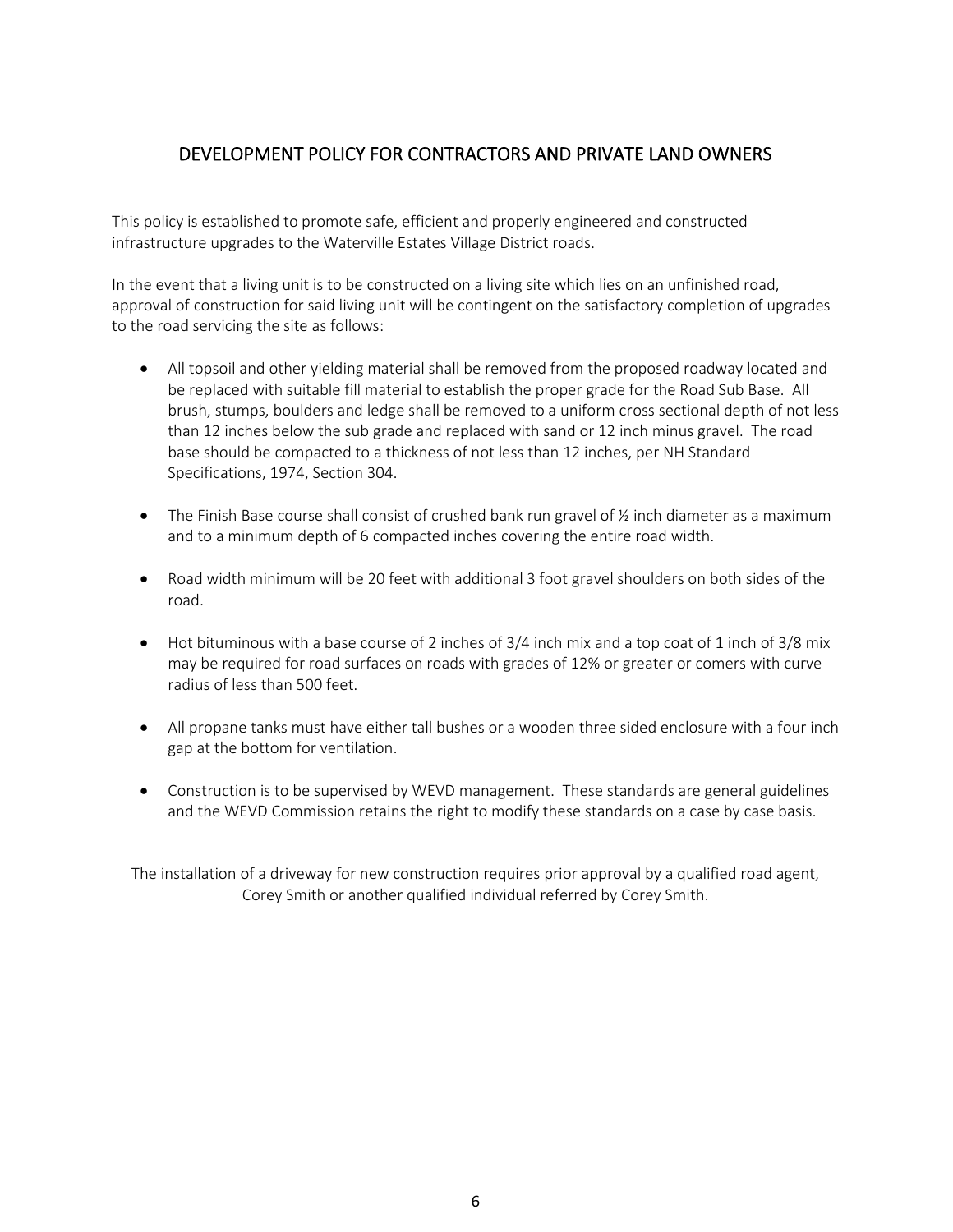### WATERVILLE ESTATES VILLAGE DISTRICT ROAD CONSTRUCTION STANDARDS AND REGULATIONS

### **1.** Authority

These Road Construction Standards and Regulations are adopted by the Waterville Estates Village District Commissioners in accordance with RSA 41:11, RSA 41:11-a and RSA 52:3-a. These Standards and Regulations shall govern construction of roads within the Waterville Estates Village District (the "District"), including all work within District-owned rights-of-way. This work includes, but is not limited to, such activities as building roads, curb cuts, paving or trenching, installing driveways or drainage, providing water hookups and installing telephone, power or cable television.

### **2.** Purpose and Intent

These standards and regulations are developed to promote safe, efficient and properly engineered and constructed roads in the District.

### **3.** Penalties and Enforcement

Failure to obtain a permit prior to construction or failure to comply with the conditions and specifications of a permit shall constitute a violation, and shall be subject to fine, each day being a separate offense, and be subject injunction and the costs of remedial actions.

### **4.** Application

An application for a road construction permit shall be made on a standard form available from the District Office. The Commissioners or their designee shall review the application and supporting documentation for compliance with these regulations. Approval of a permit application may be conditioned upon such factors as are deemed necessary or appropriate.

### **5.** Permit Duration

Any activity authorized by a permit issued under this regulation shall be commenced within 90 days after issuance and shall be completed within one year after issuance of the permit. A permit may be renewed or extended upon application, but shall conform to any new standards or conditions as may be applicable.

### **6.** Fee

An application fee of one hundred dollars (\$100) shall be included with the application submission, together with the estimated cost of any independent review and inspection by an engineer selected by the District.

### **7.** Standards & Specifications

In the event that a building lot exists in an undeveloped area of the District and said lot does not have established road access and/or water access, the owner(s) of the lot is required to upgrade the road and water infrastructure in accordance with these standards.

A. All roads shall be designed to provide safe vehicular travel. Due consideration shall also be given to the attractiveness of the road layout in order to obtain an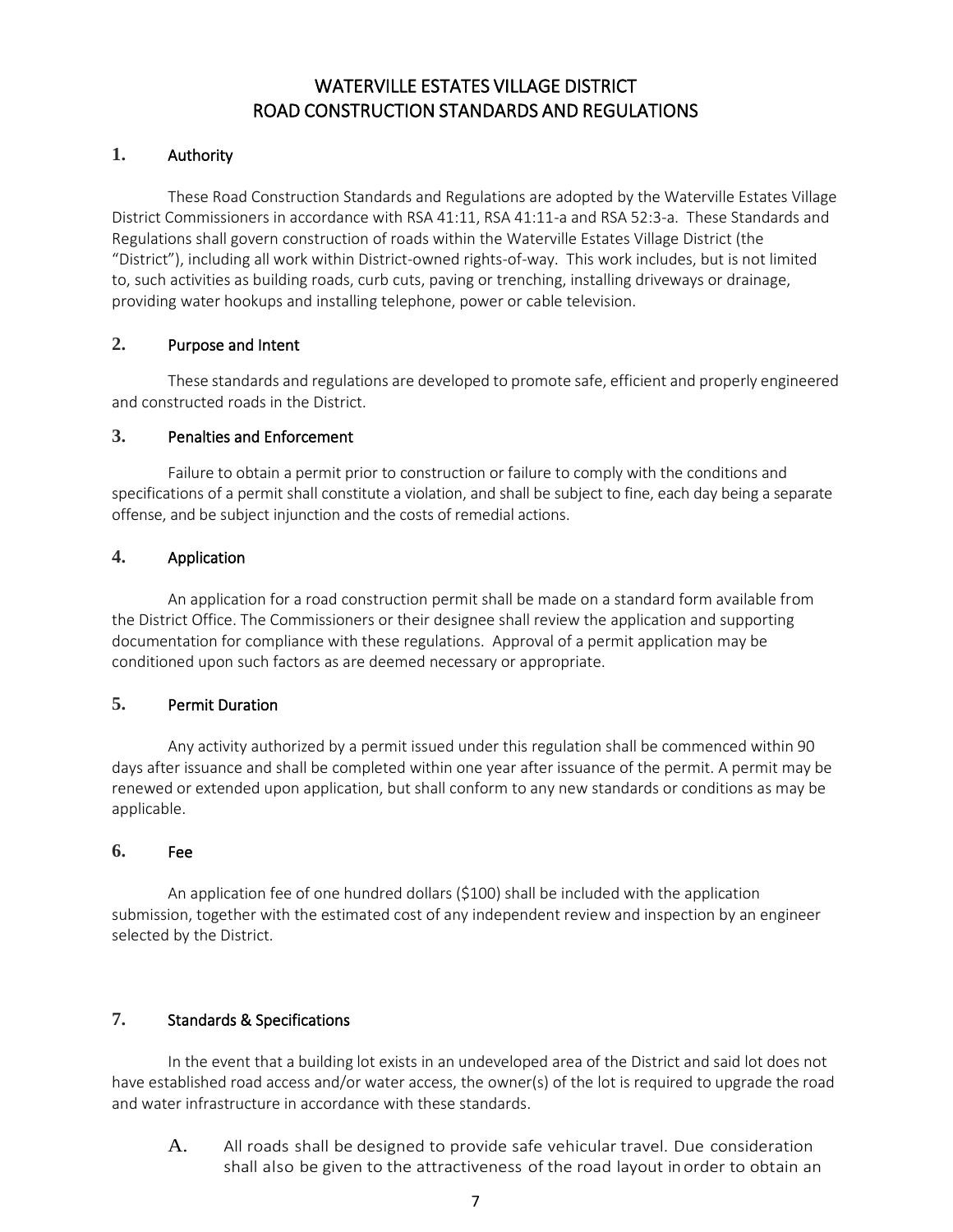optimum livability and amenity within the District. Provisions shall be made for the future extension of roads to adjoining property.

- C. All roads shall have a 50-foot right-of-way width, a paved travel surface of 20 feet and three-foot gravel shoulders on each side. Maximum grade shall be 8%, and a minimum grade shall be 1%.
- D. Dead-end roads shall be provided with an approved turnaround, as determined by the District.
- E. Trees in the right-of-way will be cut if the trunks arewithin the side slope area required for the road.
- F. Subgrades
	- 1. All topsoil, stumps, roots, brush, boulders and like material will be removed from under the roadway and shoulders. All ledge and boulders will be removed to a depth of 18 inches from under the roadway and shoulders subbase. All organic or clay-type soft or spongy materials will be excavated to such depth as necessary to stabilize the subgrade.
	- 2. The subgrade will be inspected by the District or its designated agent before the subbase is placed. Compactionwill be obtained by use of approved rollers and equipment to at least 95% of the Standard Proctor Density (ASTM-698). Density shall be checked by an approved testing service, and the results of all tests are to be provided to the District. All costs incurred for inspections and performing such tests shall be the responsibility of the applicant and the District reserves the right to be present when testing is being performed and shall be provided with a minimum of 24 hours' notice or a mutually acceptable time. Documentation of testing shall be forwarded to the District for each layer.

#### G. Embankments

- 1. Embankments shall be formed of suitable material placed in successive layers of not more than 12 inches in depth for the full width of the roadway cross section and shall be compacted uniformly and sufficiently to prevent settlement. Stumps, trees, frozen material, rubbish, stones greater than 2/3 loose lift thickness, and other unsuitable materials or substance shall not be placed in the fill. Common fill shall not contain more than 35% byweight of silt and clay. The fill shall be thoroughly compacted and tested before applying gravel. Embankments and any fill construction shall be in accordance with NHDOT "Standard Specifications for Road and Bridge Construction," latest version.
- 2. Compaction isto be obtained by use of approved rollers and equipment, to at least 95% of the Standard Proctor Density (ASTM-698), said density to be checked by an approved testing service, and the results of all tests are to be provided to the District for incorporation into the proper records. All costs incurred for the conduction of such tests shall be the responsibility of the applicant and the District reserves the right to be present when testing is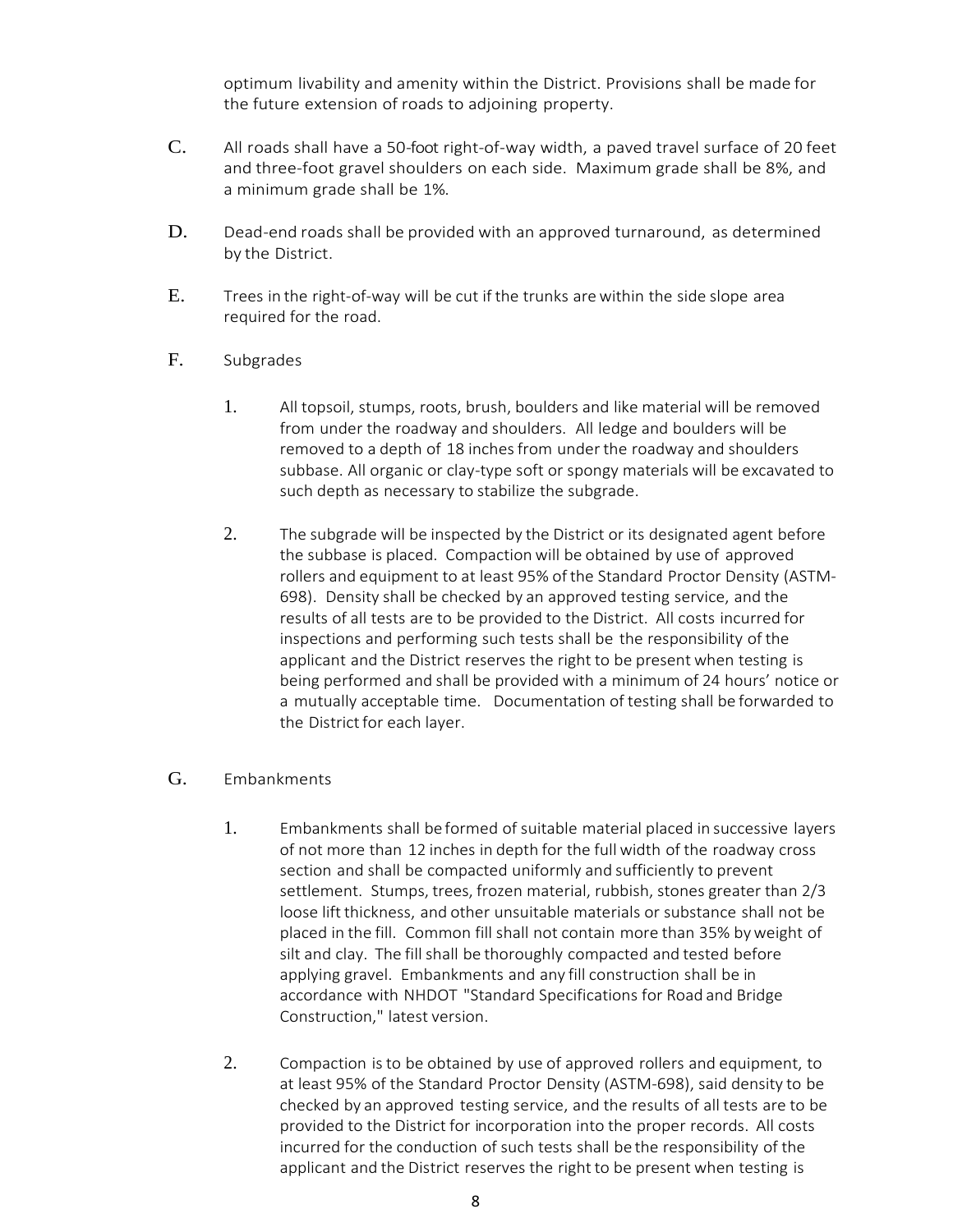being performed at applicant's expense. The District shall be contacted at least 24 hours in advance or at a mutually acceptable time. Documentation of testing shall be forwarded to the District for each layer.

- H. Base and Sub-Base Course
	- 1. A sub-base of bank run gravel will be placed in one twelve-inch layer. The sub-base material will be free of clay, silt and frozen material and will have a maximum rock size of four inches. A base of one and one-half inch crushed bank run gravel will be placed in a six-inch layer. All sub-base and base layers will be compacted to a 95% Standard Proctor. Bank run gravel shall meet the materials and construction requirements as outlined in NHDOT "Standard Specifications for Road and Bridge Construction," latest version.
	- 2. Crushed gravel shall not be laid until the gravel has been inspected by the District or its designated agent. The crushed gravel shall be laid in layers not to exceed six inches. Crushed gravel shall meet the materials and construction requirements as outlined in NHDOT "Standard Specifications for Road and Bridge Construction," latest version.
	- 3. Compaction isto be obtained by use of approved rollers and equipment, to at least 95% of the Standard Proctor Density (ASTM-698), said density to be checked by an approved testing service, and the results of all tests are to be approved by the District for incorporation into the proper records. All costs incurred for the conduction of such tests shall be the responsibility of the applicant and the District reserves the right to be present when testing is being performed at applicant's expense, and shall be provided with a minimum of 24 hours' notice or another mutually agreeable time. The testing lab shall be approved by the District in consultation with the District or its designated agent. Documentation of testing shall be forwarded to the District for each layer.
- I. Hot Bituminous Concrete Pavement

Hot bituminous concrete pavement shall be 3 inches in conformance with the material and construction requirement of the NHDOT "Standards and Specifications for Road and Bridge Construction," latest edition.

- 1. Base course = 2 inch (after compaction) 3/4 aggregate
- 2. Wearing course =  $1\frac{1}{2}$  inch (after compaction) course of  $\frac{1}{2}$  inch aggregate
- J. Shoulders

Shoulders shall be constructed in the same manner as described above in Section H without paving and as directed by the District or its designated agent.

K. Sidewalks

When required by the District, sidewalks shall be designed and constructed in accordance with the *AASHTO Guide for the Planning, Design, and Operation of Pedestrian Facilities* in accordance with the Americans with Disabilities Act requirements and as approved by the District or its designated agent.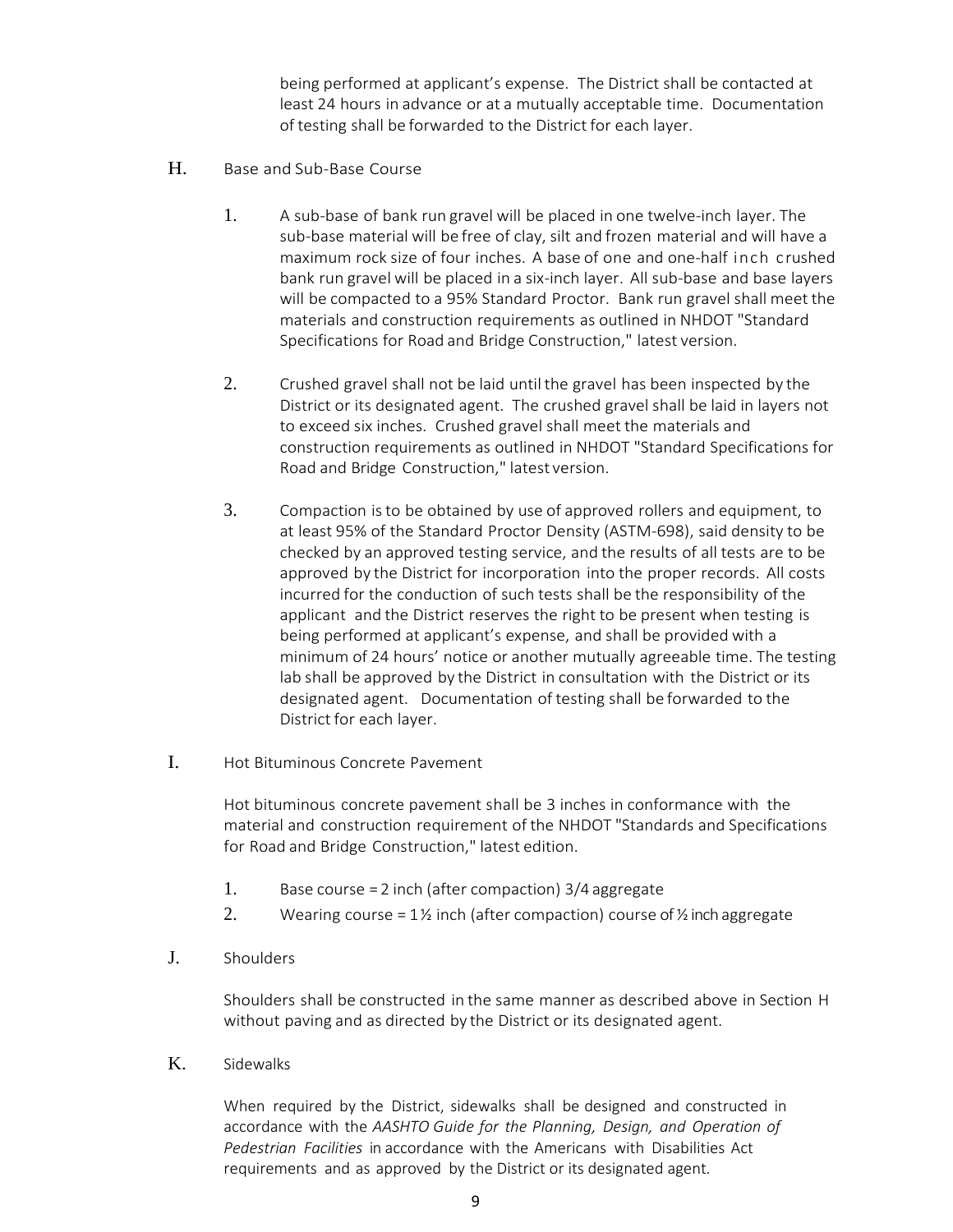### L. Loam and Seed

Loam, either from on site or from borrow, shall be placed in a minimum of 4-inchthick layer and shall be suitable to sustain growth of proposed grasses (Vermont Conservation Mix or an acceptable equal as appropriate by location). The loam must befree of stones, sticks and other debris so mowing is possible by residential style lawn mowers in areas adjacent to improved yards and in cul-de-sacs. Maintenance of the seeding must be continued until at least 85% vegetative growth is accomplished inall areas.

#### M. Paving Season

The normal paving season shall be May 1 to October 15 unless written approval is obtained from the Commissioners. Generally, paving operations shall not be performed when:

- 1. The subgrade is frozen;
- 2. The subgrade material is unstable;
- 3. The grades are not correct;
- 4. The air temperature is below 50 degrees Fahrenheit and/or;
- 5. The conditions of the subgrade make it necessary for the applicant to provide a pavement thickness design in order to complete the project.
- N. Winter repairs

 After a base course of pavement has been installed and a minimum of one winter season, allsettlements will be regraded and all heaves notedwill be excavated to remove the unsuitable materials and regraded. The wearing course will not be placed until all heavy construction equipment and large trucks are off the project and any damage repaired and utility cuts repaired. All repairs will be made with hot asphalt and the approval of the District.

- O. Drainage
	- 1. Underdrains shall be installed where the character and composition of the soil in the roadbed and other areas render such installation necessary in the opinion ofthe District. These underdrains shall consist of plastic pipe that conforms to NHDOT standards and be a minimum of six inches in diameter and laid in the bottom of a trench at such depth and width as may be necessary. The underdrain shall be a minimum 2 feet below the structural box, at a point 1foot off the edge of the pavement to the top of the pipe and shall be a maximum of 600 feet long. The trench shall be filled with ¾ clean crushed stone wrapped infilter fabric or 3/8-inch pea stone without filter fabric.
	- 2. Storm drains, culverts and related installations, including catch basins and drop inlets, shall be installed as necessary to permit unimpeded flow of all natural watercourses, to ensure adequate drainage of all low points along roads and to intercept storm water runoff along roads at intervals reasonably related to the extent and grade of the area drained. (Where required, catch basins may be on both sides of the roadway on continuous grade at intervals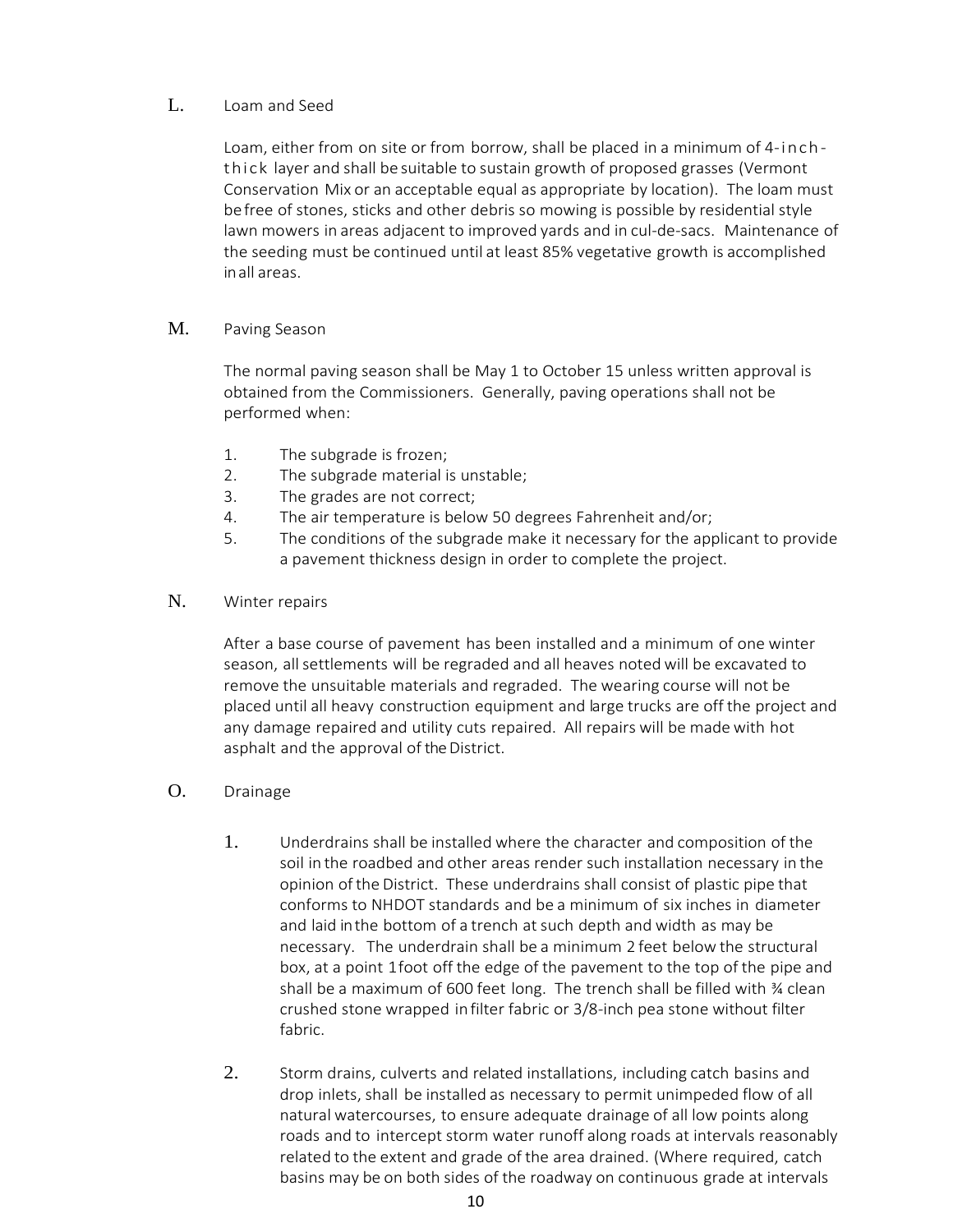notto exceed 300 feet.)

- 3. Drainage improvements shall meet the specification of AASHTO HS20 in regard to material requirements. Catch basins and drop inlets shall be equal to New Hampshire Standard Type B or as acceptable to the District. Storm sewer pipes and culverts shall be reinforced concrete, HDPE, or equivalent and shall have a minimum four-foot cover over all pipes crossing beneath roadways and two feet of cover in ditch lines. Headwalls, where required, shall be either reinforced concrete or mortar rubble masonry.
- 4. Erosion protection ditches. Appropriate stone shall be provided in ditches where soil or velocity conditions warrant protection from erosion as determined by the District.
- P. Easements
	- 1. Easements for utilities across lots or centered on rear or side lot lines shall be provided where necessary and shall be at least 20 feet wide.
	- 2. Where land is traversed by a watercourse, drainage-way, channel or stream, the District may require that there be provided a storm water easement or drainage right-of-way of adequate width to conform substantially to the lines of such watercourses, drainage-way, channel or stream, and a ten foot buffer on one side and provide for construction and other necessary maintenance purposes.
- Q. Additional Standards

The above standards and specifications shall include but not be limited to the following documents for the design and construction of all improvements:

- 1. Manual on Drainage Design for Highways State of New Hampshire, Departmentof Transportation, current edition;
- 2. ManualonUniformTrafficControlDevices(MUTCD) U.S.Departmentof Transportation, Federal Highway Administration, current edition;
- 3. Standard Specifications for Road and Bridge Construction State of New Hampshire, Department of Transportation, current edition;
- 4. Highway Design Manual State of New Hampshire, Highway Design Division, Vol. 1& 2, current edition;
- 5. High Intensity Soils Maps for New Hampshire Standards and Origins Society of Soil Scientists of Northern New England, current edition;
- 6. A Policy on Geometric Design of Highways and Roads AASHTO current edition;
- 7. Highway Capacity Manual Transportation Research District, current edition;
- 8. Roadside Design Guide AASHTO current edition; and
- 9. StormwaterManagementandErosionandSedimentControlHandbookfor Urbanand DevelopingAreasinNewHampshire, currentedition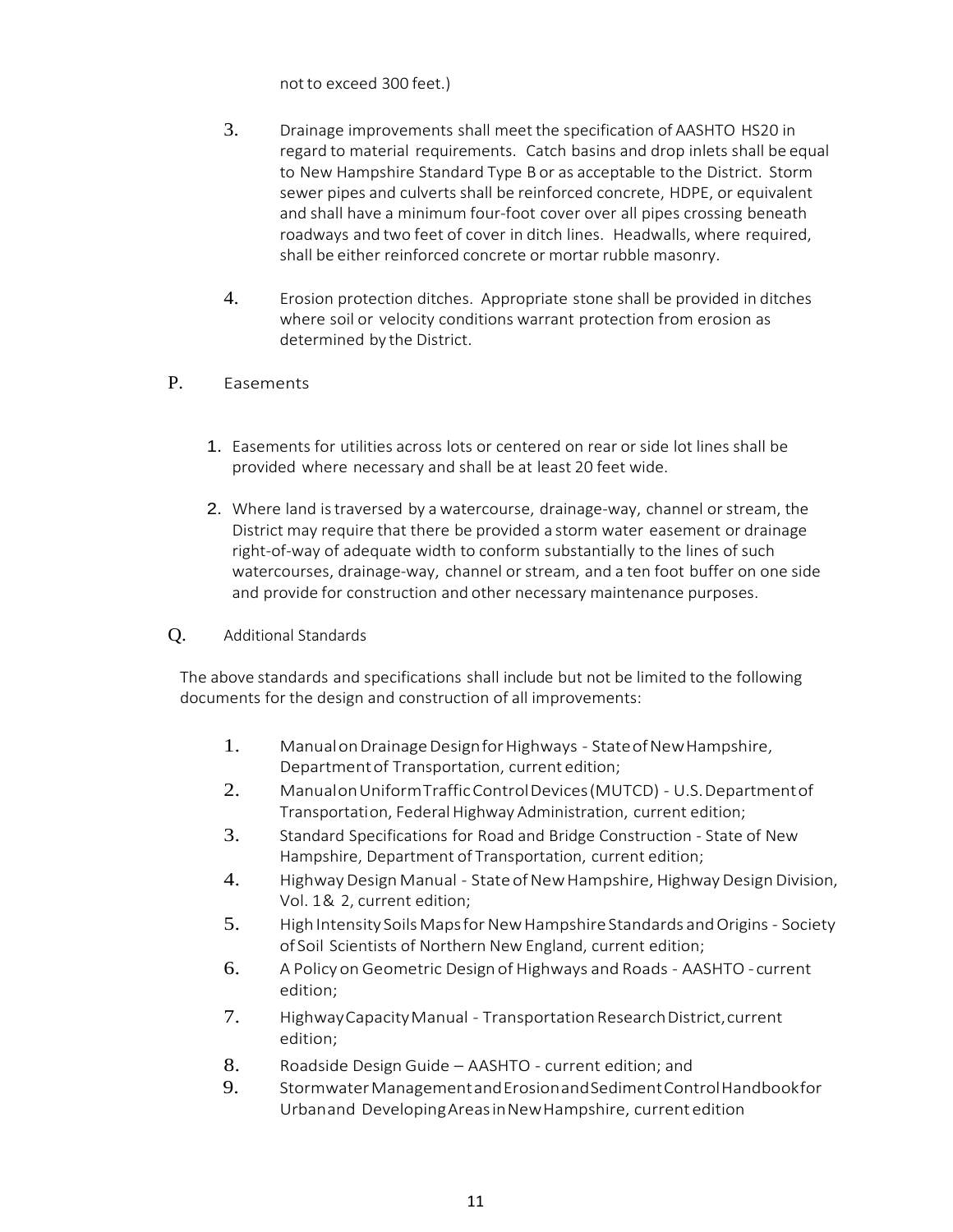#### 8. Performance and Inspection of Work

- A. A pre-construction meeting that includes the Contractor, Developer and District must be held prior to the start of any work on site.
- B. The District shall at all times have access to the sitewhen the work is in preparation and progress.
- C. The Applicant shall provide the District, in advance, with a schedule of work to be performed and give the timely notice of the completion of each majorstage in the construction of any required improvement so that the District may inspect the work.
- D. Ingeneral, the Applicant shall give timely notice to the District of the completion of clearing, subgrades, drainage, each base course, and base and final pavement.
- E. The Applicant shall give the District notice (24 hours minimum) when any required improvement is completed and ready for final inspection. The District shall make such inspection and, when the District finds that the particular improvement has been fully completed in accordance with the requirements of these Regulations, the District shall approve the same inwriting. Such approval shall not constitute the legal acceptance of the road by the District nor shall it modify in anyway the requirements of lawfor the acceptance of roads by the District.
- F. The Applicant shall promptly remedy any defects in any required improvement due to faulty workmanship or materials, which appear within a period of one year after approval thereof by the District.
- G. Notwithstanding the on-site observations, inspections and any approvals, the Applicant shall be and remain fully responsible for the performance of the construction work in accordance with the requirements of these Regulations, and the District shall have no responsibility for the failure of the Applicant to carry out the work as required herein.
- H. The Applicantshall be fully responsible for all costs associated with maintaining the road untilsuch time as allwork has been satisfactorily performed to District standards and accepted as a Town highway.

### 9. Surety

All work shall require either a continuing surety bond or a deposit on hand. In either case the amount of funding shall be equal to 110% of the cost of the work. The surety will be returned upon completion of the project provided that the work and materials conform to the standards and specifications as determined by the District. Any disputes over methods, materials or failure to perform work in the presence of an inspector will require a portion of the surety to be retained for one year from completion of the work as warranty. This warranty amount will be determined by the District. The applicant agrees to allow the District to use the surety/warranty to finish/repair the work should the applicant fail to do so. The applicant agrees to assume any additional costs that the District may incur to maintain finish or repair the work as necessary. The applicant also agrees to assume the cost of inspections.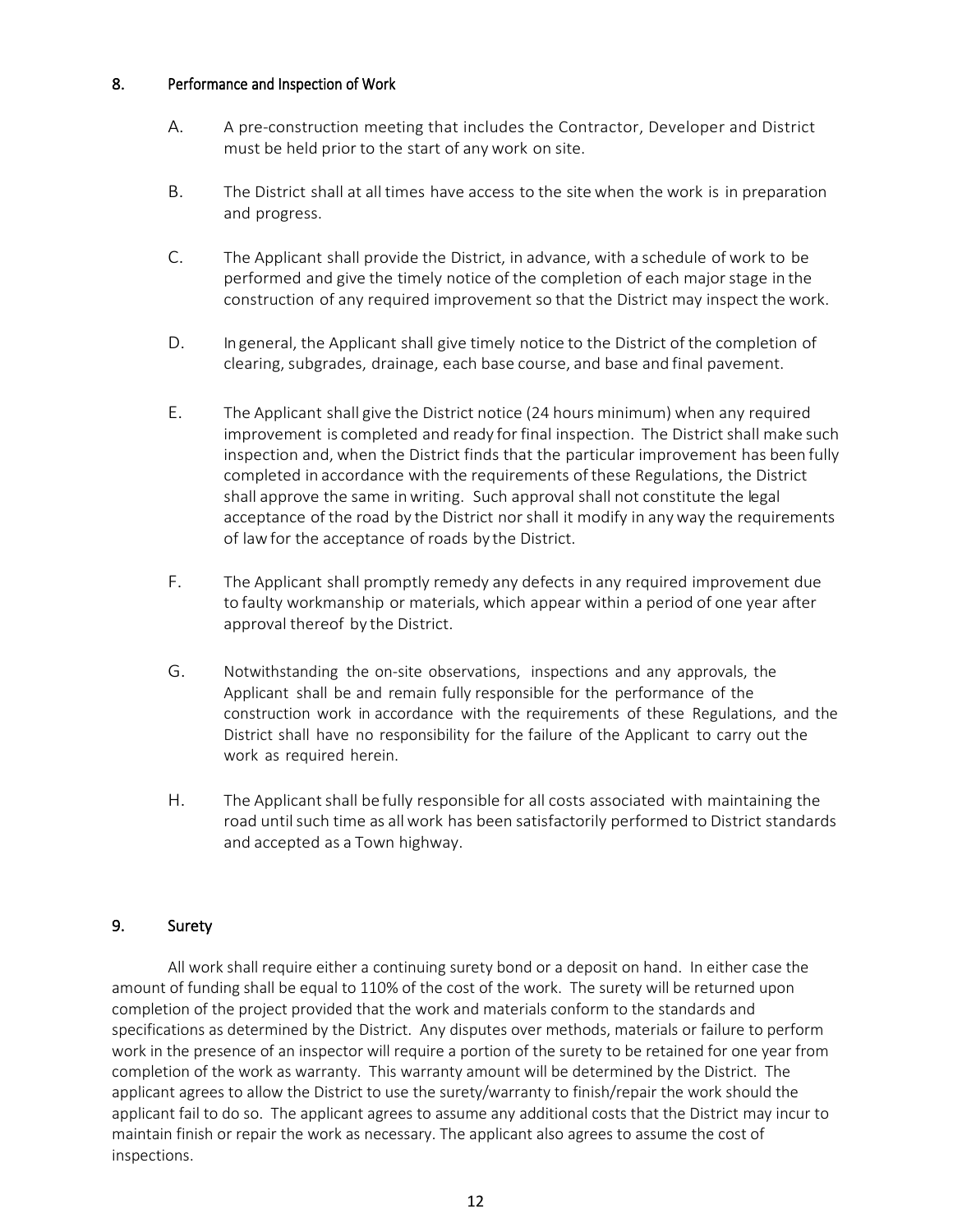#### 10. Waiver

The Board of Commissioners may waive strict compliance with a standard or procedure set forth in this regulation if they find that the purpose or this regulation may be met without requiring strict compliance. Any such determination shall be made in writing with a statement of the reasons justifying the waiver.

EFFECTIVE DATE:

These rules and regulations shall become effective on the  $\_\_\_$  day of  $\_\_\_\_\_$ , 2017.

IN WITNESS WHEROF, the undersigned members of the Commissioners of the Waterville Estates Village District have hereunder set their hand this \_\_\_\_\_ day of \_\_\_\_\_\_\_\_\_\_\_ 2017.

A true copy, attest:

\_\_\_\_\_\_\_\_\_\_\_\_\_\_\_\_\_\_\_\_\_\_\_\_\_\_\_\_\_\_\_\_\_\_ Waterville Estates Village District Clerk

\_\_\_\_\_\_\_\_\_\_\_\_\_\_\_\_\_\_\_\_\_\_\_\_\_\_\_\_\_\_\_\_\_\_

\_\_\_\_\_\_\_\_\_\_\_\_\_\_\_\_\_\_\_\_\_\_\_\_\_\_\_\_\_\_\_\_\_\_

\_\_\_\_\_\_\_\_\_\_\_\_\_\_\_\_\_\_\_\_\_\_\_\_\_\_\_\_\_\_\_\_\_\_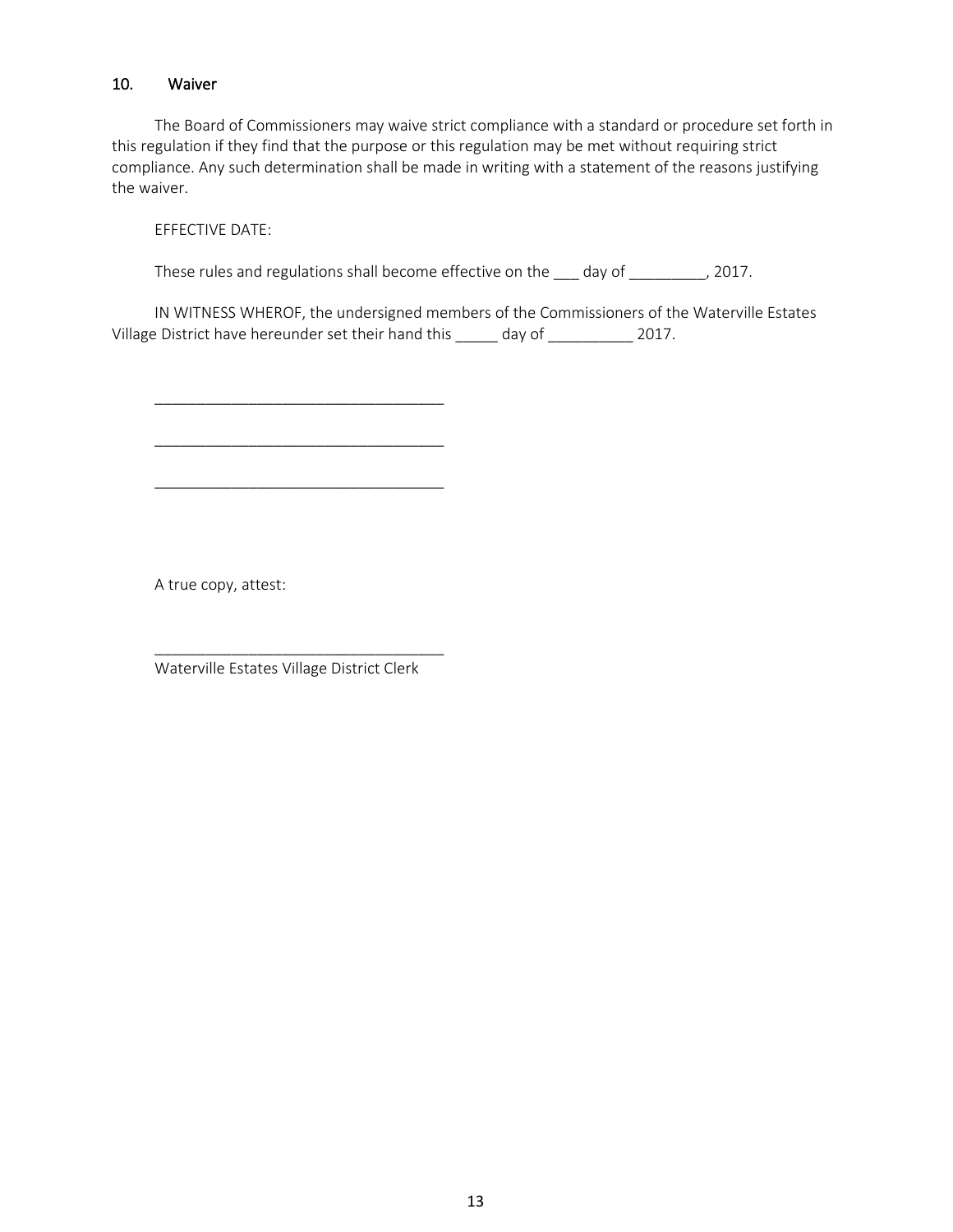### WATERVILLE ESTATES VILLAGE DISTRICT APPLICATION FOR ROAD CONSTRUCTION PERMIT

### It shall be unlawful to construct a road in the Waterville Estates Village District without a permit. See WEVD Road Construction Standards and Regulations.

|        | 8. Name(s) of Property Owner:                                                                                                                                                     |                                                                                                                               |
|--------|-----------------------------------------------------------------------------------------------------------------------------------------------------------------------------------|-------------------------------------------------------------------------------------------------------------------------------|
|        |                                                                                                                                                                                   |                                                                                                                               |
|        |                                                                                                                                                                                   |                                                                                                                               |
| 9.     | Tax Map and Lot Number:                                                                                                                                                           | <u> 1989 - Johann John Stone, mars et al. 1989 - John Stone, mars et al. 1989 - John Stone, mars et al. 1989 - John Stone</u> |
| 10.    | Phone Number:                                                                                                                                                                     |                                                                                                                               |
| 11.    | Mailing Address:                                                                                                                                                                  |                                                                                                                               |
| 12.    | Contractor (Name, address, phone):                                                                                                                                                |                                                                                                                               |
|        |                                                                                                                                                                                   | Applicant agrees to all the conditions of the Road Construction<br><b>Standards and Regulations</b>                           |
|        | Signature of Applicant:                                                                                                                                                           |                                                                                                                               |
|        | Date:                                                                                                                                                                             | <u> 1989 - Johann John Stone, mars et al. (</u>                                                                               |
| Notes: |                                                                                                                                                                                   |                                                                                                                               |
|        | Include diagrams as indicated on next page.<br>1.<br>Include a certified plot plan.<br>2.<br>Include a set of engineering drawings.<br>3.<br>4.<br>of a road construction permit. | The proposed road must be staked out so that a site plan can be made prior to the issuance                                    |
|        |                                                                                                                                                                                   | Road Construction Permit Application (Map & Lot No. _______)                                                                  |
|        | Describe the proposed road project.<br>1.                                                                                                                                         |                                                                                                                               |
|        |                                                                                                                                                                                   |                                                                                                                               |

\_\_\_\_\_\_\_\_\_\_\_\_\_\_\_\_\_\_\_\_\_\_\_\_\_\_\_\_\_\_\_\_\_\_\_\_\_\_\_\_\_\_\_\_\_\_\_\_\_\_\_\_\_\_\_\_\_\_\_\_\_\_\_\_\_\_\_\_\_\_\_\_\_\_\_

\_\_\_\_\_\_\_\_\_\_\_\_\_\_\_\_\_\_\_\_\_\_\_\_\_\_\_\_\_\_\_\_\_\_\_\_\_\_\_\_\_\_\_\_\_\_\_\_\_\_\_\_\_\_\_\_\_\_\_\_\_\_\_\_\_\_\_\_\_\_\_\_\_\_\_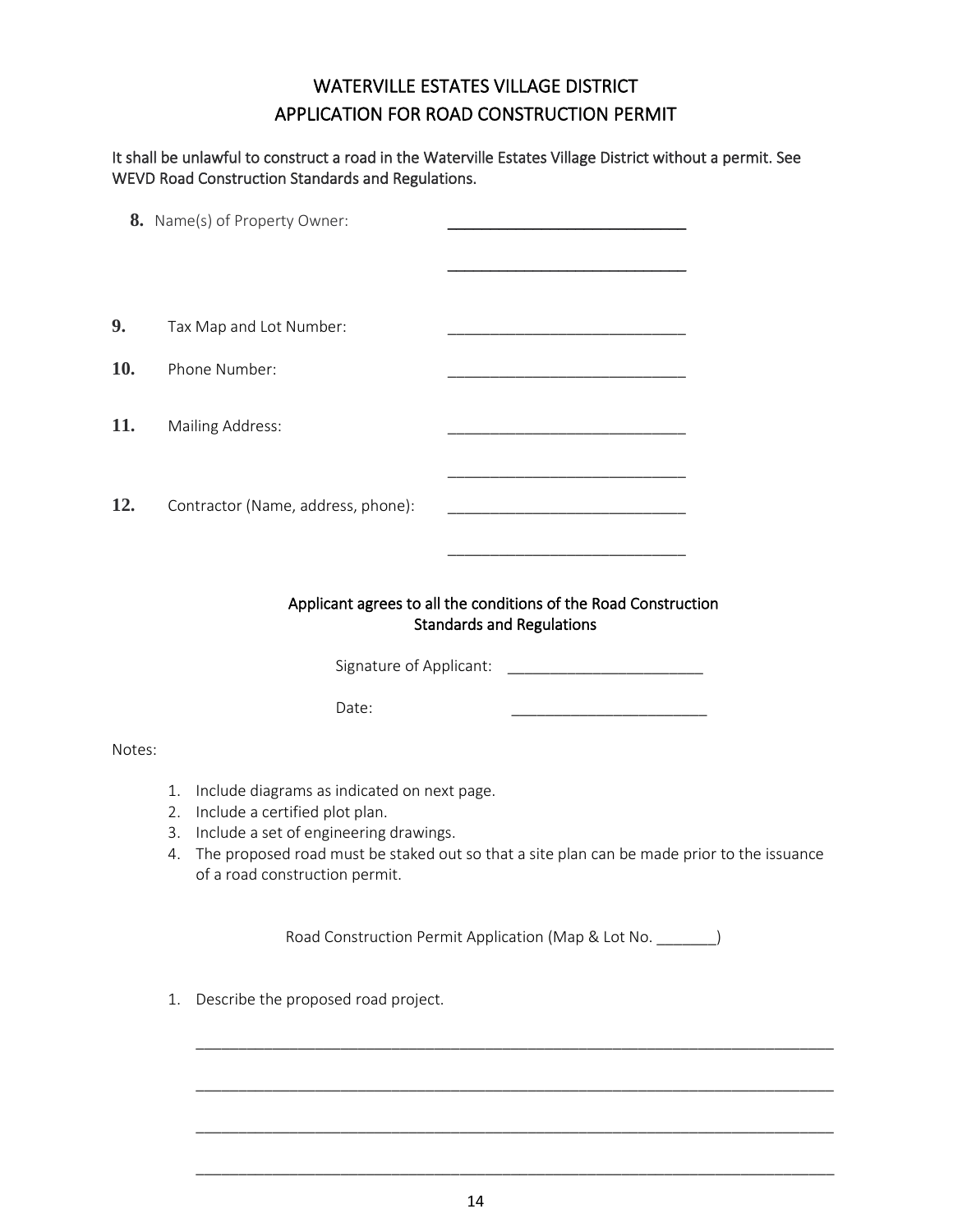2. Draw a diagram (plot plan) of the proposed road, showing width, the District road with which the road intersects, the distance to the nearest bounds and approximate location of any proposed houses: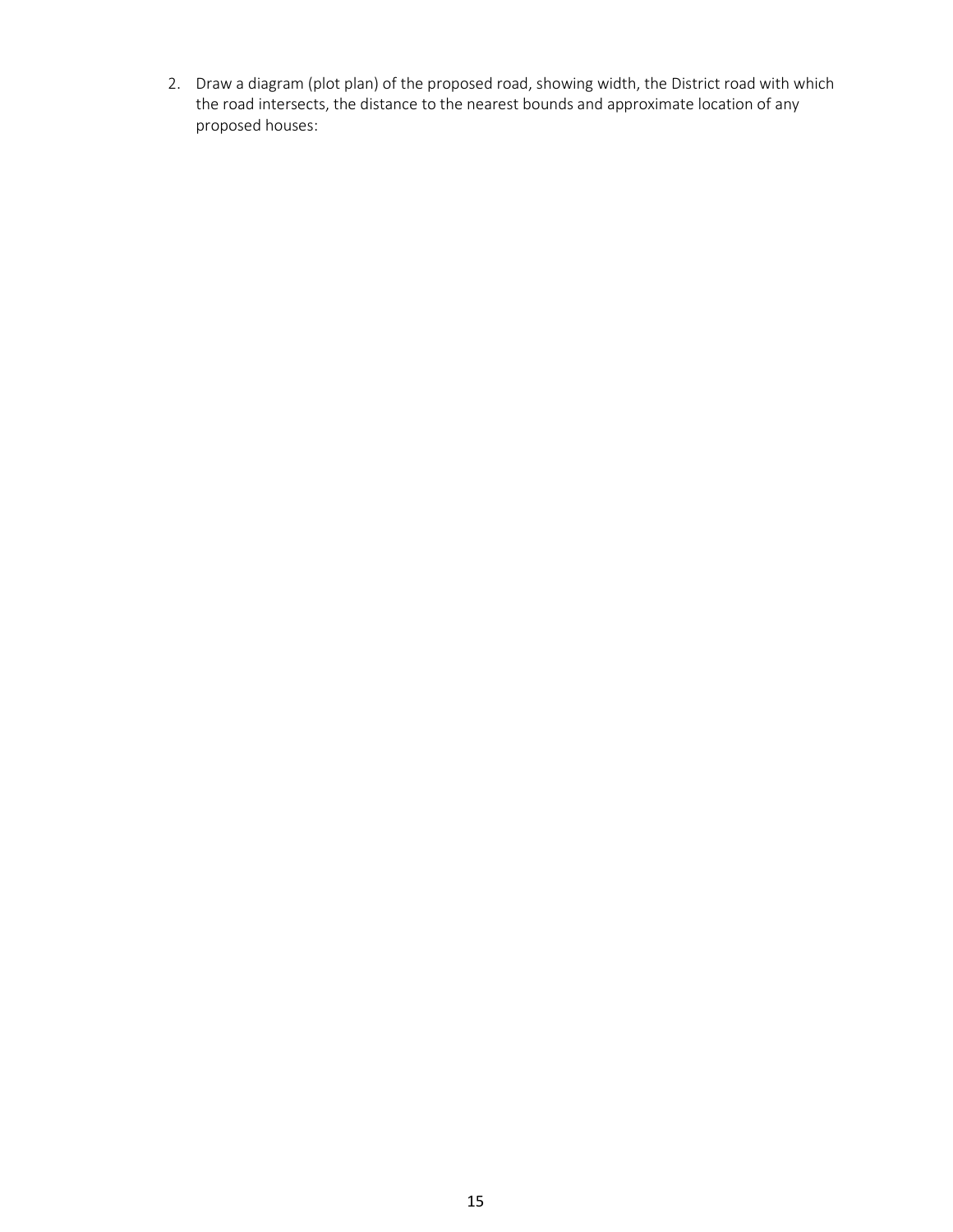### WATERVILLE ESTATES VILLAGE DISTRICT PERMIT FOR ROAD CONSTRUCTION

|           | Permit #___ is issued on _______________, 20____. Approved by _________________.                                                                                                                                       |  |                                                                                                        |
|-----------|------------------------------------------------------------------------------------------------------------------------------------------------------------------------------------------------------------------------|--|--------------------------------------------------------------------------------------------------------|
|           | This permit will expire on _______________________.                                                                                                                                                                    |  |                                                                                                        |
|           | For the following project:                                                                                                                                                                                             |  |                                                                                                        |
|           |                                                                                                                                                                                                                        |  |                                                                                                        |
|           |                                                                                                                                                                                                                        |  |                                                                                                        |
|           |                                                                                                                                                                                                                        |  |                                                                                                        |
|           |                                                                                                                                                                                                                        |  |                                                                                                        |
|           |                                                                                                                                                                                                                        |  |                                                                                                        |
|           |                                                                                                                                                                                                                        |  |                                                                                                        |
|           | Is proposed road staked out?____________.                                                                                                                                                                              |  |                                                                                                        |
|           | Conditions for Construction Permit:                                                                                                                                                                                    |  |                                                                                                        |
| District. | 1. Adhere to all WEVD Road Construction Standards and Regulations.<br>2. All work shall be in accordance with the schedule, plans, specifications or as approved by the<br>3. No excavation shall be left unprotected. |  |                                                                                                        |
|           | 4. A proper surety shall be provided.                                                                                                                                                                                  |  |                                                                                                        |
|           | 5. A proper escrow account to provide for the costs of inspections shall be provided.                                                                                                                                  |  |                                                                                                        |
|           | 6. Work Schedule must be strictly followed.<br>Standards and Regulations.                                                                                                                                              |  | 7. District shall be notified of inspections, testing and completion pursuant to the Road Construction |
|           | 8. Work for this project shall be performed in accordance with OSHA standards.                                                                                                                                         |  |                                                                                                        |
|           | 9. Failure to adhere to items 1-7 may result in revocation of the permit.                                                                                                                                              |  |                                                                                                        |
|           |                                                                                                                                                                                                                        |  | (Company name)                                                                                         |
|           |                                                                                                                                                                                                                        |  |                                                                                                        |

Date **Date Owner/Contractor's signature** 

\_\_\_\_\_\_\_\_\_\_\_\_\_\_\_\_\_\_\_\_ \_\_\_\_\_\_\_\_\_\_\_\_\_\_\_\_\_\_\_\_\_\_\_\_\_\_\_\_\_\_\_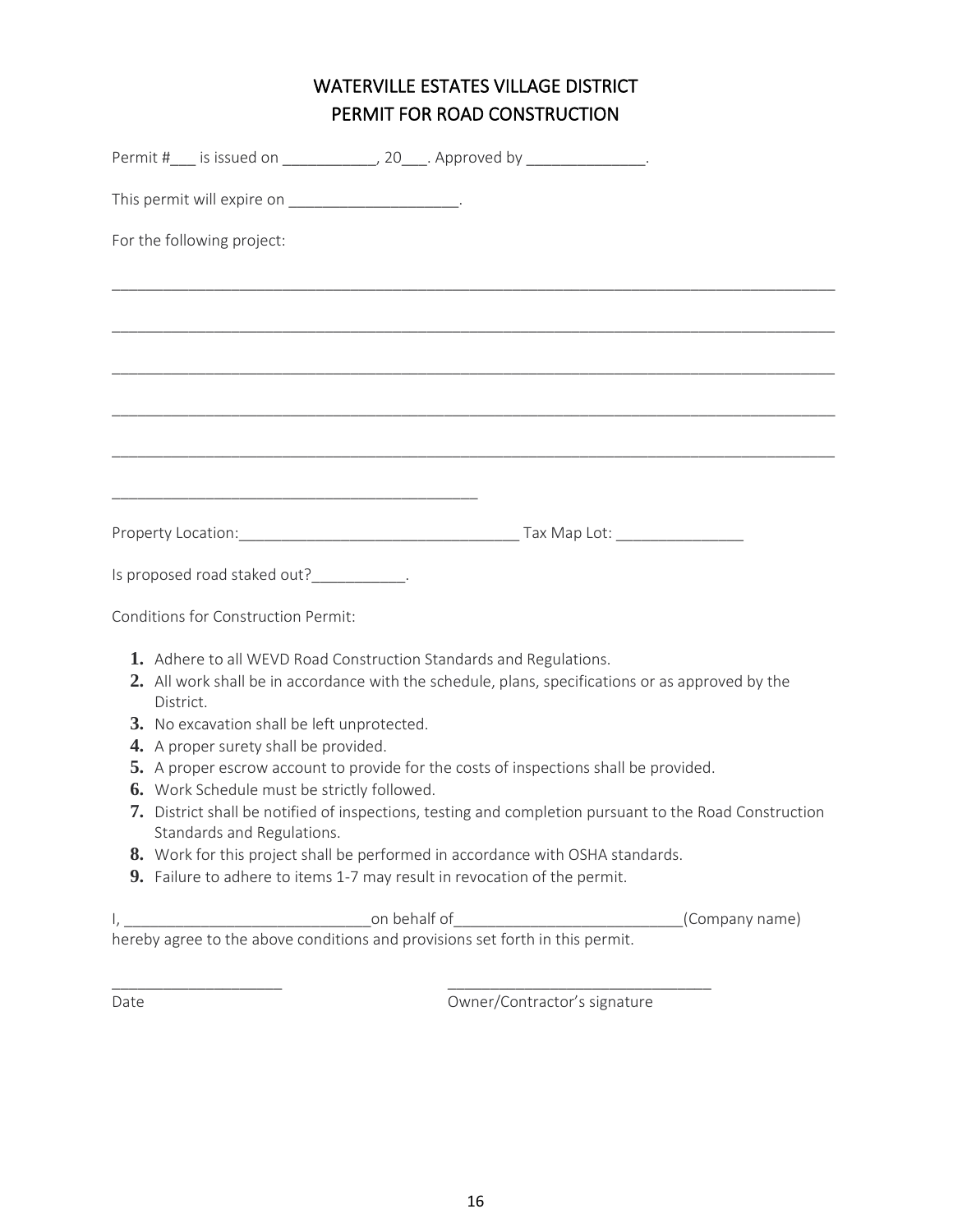### FOR NEW MODULAR/FACTORY BUILT HOMES ONLY

### Please complete Appendix (a) on page 7 in addition to the Building Application on page 10

Due to the fact that modular homes are erected in a very short time the owner will be required to post a bond or deposit in an escrow account the sum of \$50,000.00 to ensure that the dwelling conforms to the submitted plans. These funds will be released immediately upon completion of the described project.

- 1) If the project is an addition, plans must be submitted to show relationship of existing to new structure.
- 2) All new building or additions to existing building must have a finish coat of preservative or stain on exterior siding within the allotted 9-month construction period.
- 3) All information furnished must be complete and conform to information in drawings and test. Drawings must be submitted on new structures showing 3 elevations and a site plan, including septic design.
- 4) It is the responsibility of the owner and owner's contractor to make certain that the improvements are designed and built in compliance with all state and local building codes.
- 5) Review by the WEA Building Committee of the Building Application, documents submitted with the application and the actual construction shall be for the sole benefit of the WEA. It shall be the responsibility of the owner, owner's contractor or owner's lender to make such inspections for their own use and benefit.
- 6) Work is not to commence prior to approval of application by the Building Committee and MUST be completed within nine (9) months of approval.
- 7) In the event of a failure of owner to comply with the terms of the Building Permit within nine (9) months, WEA shall have the right to undertake completion and/or ensure the correction of the project deficiencies and bill the owner.
- 8) If the dwelling uses exterior fuel tank(s), they must either be buried or hidden from view of the public and/or neighbors.
- 9) Either party may exercise its right to enforce the RECs and the terms of this agreement in a court of competent jurisdiction as it relates to the building project in question. The party prevailing in such an action shall be entitled to costs, interest and attorney fees from the non-prevailing party.

It is strongly recommended that the owners thoroughly familiarize themselves with the Waterville Estates Association's By-Laws and Restrictions, Easements and Covenants before undertaking any project.

### ARTICLE III of the RECs: BUILDING COMMITTEE

C. In all respects, where approval authority was heretofore granted to the Building Committee relative to residential units on Living Sites and Cluster Living Sites, such approval authority shall be extended to include construction of residential units on condominium sites. This shall include, but not be limited to securing the approval of plans prior to commencement of construction. The Building Committee shall have the power to place conditions prior to and during construction to ensure and enforce compliance with these Property Restrictions, Easements and Covenants. The Building Committee may require a performance bond and/or letter of credit prior to granting approval.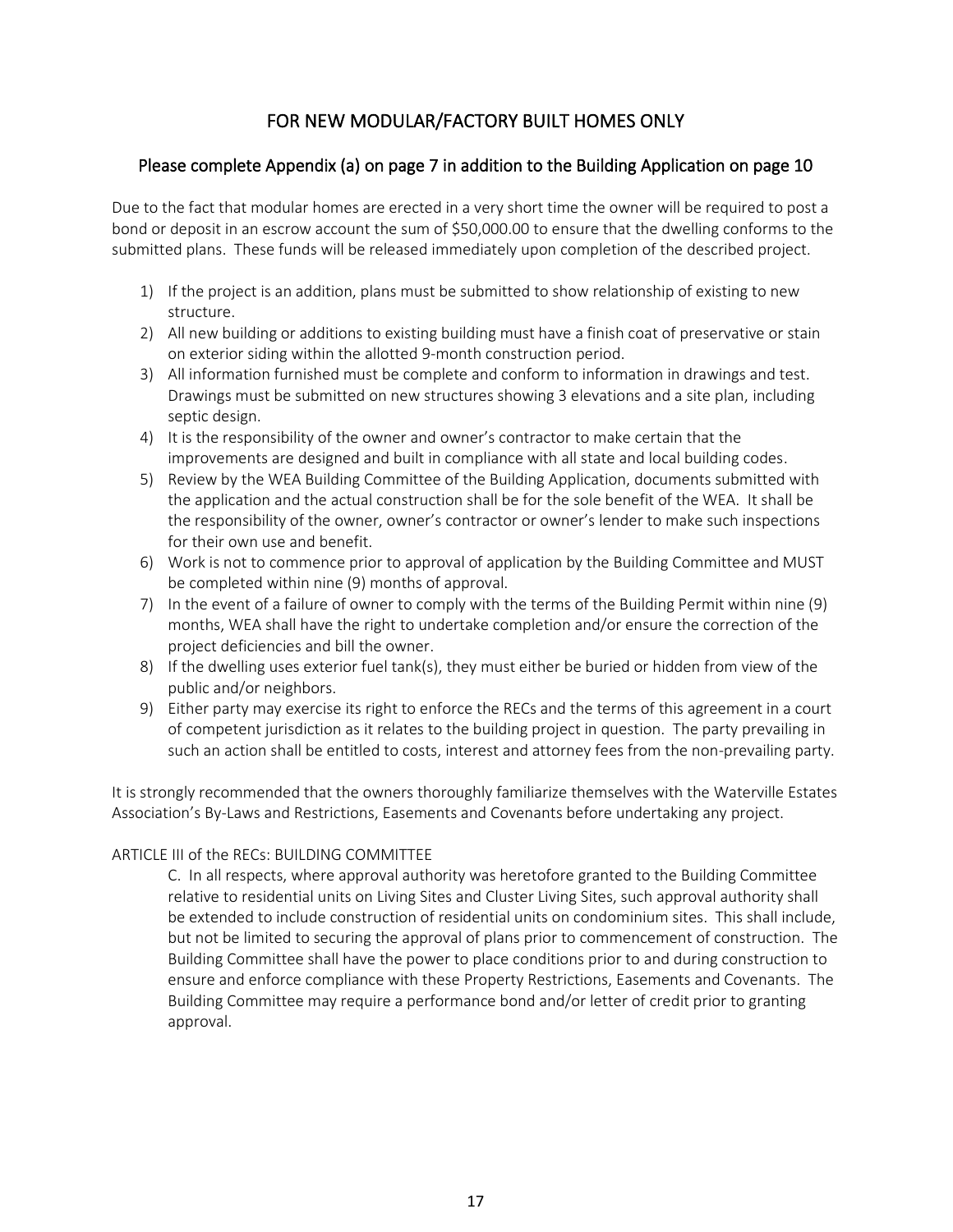### APPENDIX (a) FOR NEW MODULAR HOMES ONLY

#### WATERVILLE ESTATES ASSOCIATION CONSTRUCTION PERFORMANCE AND ESCROW AGREEMENT

WHEREAS, the undersigned Owner of property in Waterville Estates, with an address of

\_\_\_\_\_\_\_\_\_\_\_\_\_\_\_\_\_\_\_\_\_\_\_\_\_\_\_\_\_\_\_\_\_\_\_\_\_\_\_\_\_\_\_\_\_\_\_\_\_\_\_\_\_\_\_\_\_\_\_\_\_\_\_\_\_\_\_\_\_\_\_\_\_\_\_\_\_\_ (hereinafter "Property"), desires to erect or otherwise place a modular Dwelling on said property ("Dwelling");

WHEREAS, Article VI, D (approval of plans) establishes the permitting process and criteria for approval of construction plans by the Waterville Estates Association Building Committee ("Building Committee"), including the plans of the Owner, herein;

WHEREAS, the Building Committee has approved the Owner's plans and upon execution of the Agreement will issue a building permit for the construction of the Dwelling on the Property ("Building Permit");

WHEREAS, the Owner has agreed to deposit certain funds with the Escrow Agent (defined below) in order to ensure that the construction of the Dwelling complies with the following conditions (collectively "Conditions"):

The following is a Sample. Place your information below:

- a) The dwelling will be a 28' x 38' "Alpine" style house built by New England Homes of Greenland, NH and installed by X Int. Land, Inc. of Bristol, NH. The dwelling is a "chalet style' house with a 12/12 roof pitch.
- b) The front of the house will be situated on the property as shown on the plans with the 28' front section facing the street (the front section has 2 triangle windows, 1 picture window, 1 pentagon window and 3 patio doors facing the street).
- c) The color of the roof will be Driftwood IKO Chateau architectural shingles.
- d) The vinyl siding will be Georgia-Pacific 04 Vision Pro. The color will be Flint. The trim, fascia, rakes and corner boards will be white. Soffits and corner trim will be vinyl and the rakes and fascia will be painted white.

WHEREAS, the Building Committee and the Owner, for his heirs, successor and assigns, agree to the following:

- 1) Owner agrees to construct the Dwelling in compliance with the Building Permit and the Conditions:
- 2) Upon execution of this Agreement, Owner agrees to deliver to the Escrow Agent (defined below) a certified bank check or certified cashier's check drawn on a New England bank for the sum of Fifty Thousand (\$50,000.00) Dollars ("Escrow Funds"), said check to be made payable to Scott D. McGuffin, Esquire IOLTA, attorney for Waterville Estates Association ("Escrow Agent"). This sum shall be held in escrow by the Escrow Agent in the Escrow Agent's IOLTA Client Fund Account in accordance with the terms of this Agreement or by further order of the court. The Escrow Funds will not earn interest in said account. In the event that a dispute arises relative to the Escrow Funds, which said dispute shall not, in the discretion of the Escrow Agent, be resolved between the parties within a reasonable time, the Escrow Agent may, in his sole discretion, pay said Escrow Funds in to the Clerk of Court of proper jurisdiction in an action of inter pleader, providing each party with notice hereof, and thereupon the Escrow Agent shall be discharged from any and all obligations of the Escrow Agent to the parties and each party to this agreement shall thereafter hold the Escrow Agent harmless in such capacity.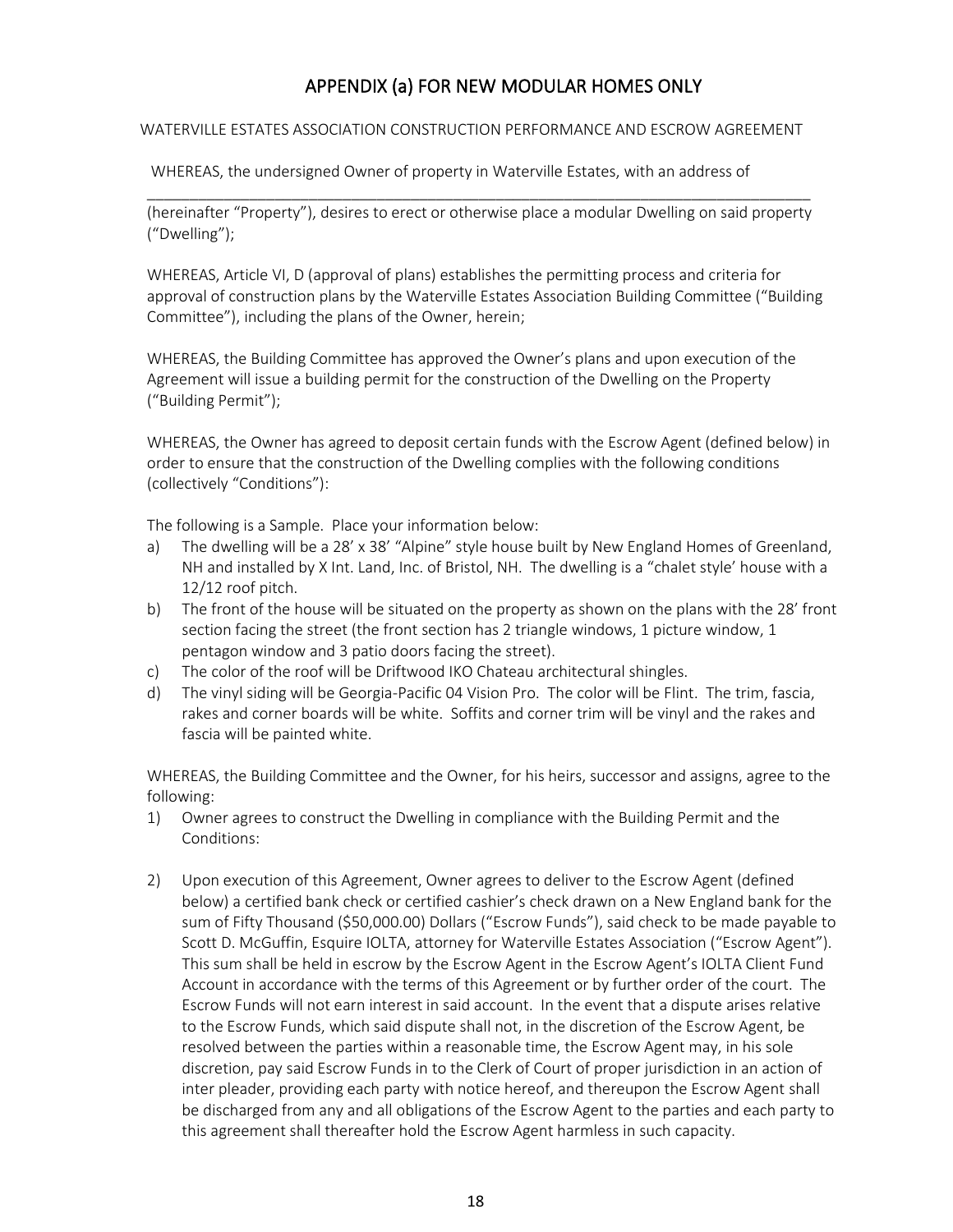- 3) Upon construction and completion of the Conditions, the Building Committee will inspect said Conditions (the deck design and structure is to be completed at a later date and is not part of this agreement). In the event the Dwelling has been constructed pursuant to the Conditions, the Building Committee shall direct the Escrow Agent in writing, to forthwith return the Escrow Funds to the Owner.
- 4) Escrow of the Escrow Funds shall be required until the Dwelling is constructed in accordance with the Conditions, the inspection is performed by the Building Committee and the Building Committee provides written notice to the Escrow Agent as provided above. Notwithstanding the foregoing, in the event the Building Committee does not inspect the Dwelling and/or provide said written notice to the Escrow Agent within five (5) business days following the receipt of a written request for inspection from the Owner, approval by the Building Committee of the Conditions will be automatically granted and the Escrow Agent shall forthwith release the Escrow Funds to the Owner.

5) In the event of a failure of the Owner to construct the Dwelling in compliance with the Conditions, the Building Committee shall:

- a. Notify the Owner in writing of the non-compliance of the Conditions. The Owner shall have seven (7) business days to correct the deficiency or to otherwise enter into a mutually acceptable agreement with the Building Committee as to the details and time frame for achieving compliance of the Conditions.
- b. If the Building Committee and Owner are unable to agree whether the Dwelling has been constructed in accordance with the Conditions, either party may exercise its right to enforce its respective rights pursuant to the terms of this Agreement in a court of competent jurisdiction.
- c. The party prevailing in such an action shall be entitled to costs, interest and attorney's fees from the non-prevailing party. The Escrow Agent shall disburse the Escrow Funds pursuant to the order of the court.
- d. During the pendency of such court action and/or until all issues are resolved by the court or to the mutual satisfaction of the parties, the Escrow Funds shall continue to be held in escrow by the Escrow Agent.
- e. If authorized by the court, the Building Committee shall be entitled to utilize all or a portion of the Escrow Funds to construct the Dwelling in accordance with the Conditions. The balance of the Escrow Funds, if any, shall be returned to the Owner.

6) Any notice, demand or other communication under this Agreement shall be in writing and be duly delivered when mailed, certified mail, return receipt requested or delivered by a national overnight carrier, addressed as follows:

• If to the Building Committee: Waterville Estates Association Attention: Building Committee Chairman, 562 Winterbrook Road, Campton, NH 03223

With a copy to: Feniger & Uliasz, LLP 45 Bay Street Manchester, NH 03104

• If to Owner: Owner's name and address

> With a copy to: Owner's Attorney Information

For purposes of the calculation of time periods after notice, notice shall be deemed to have been given effective upon the delivery as reflected by the date endorsed on the certified or registered mail receipt or by the national overnight carrier delivery receipt.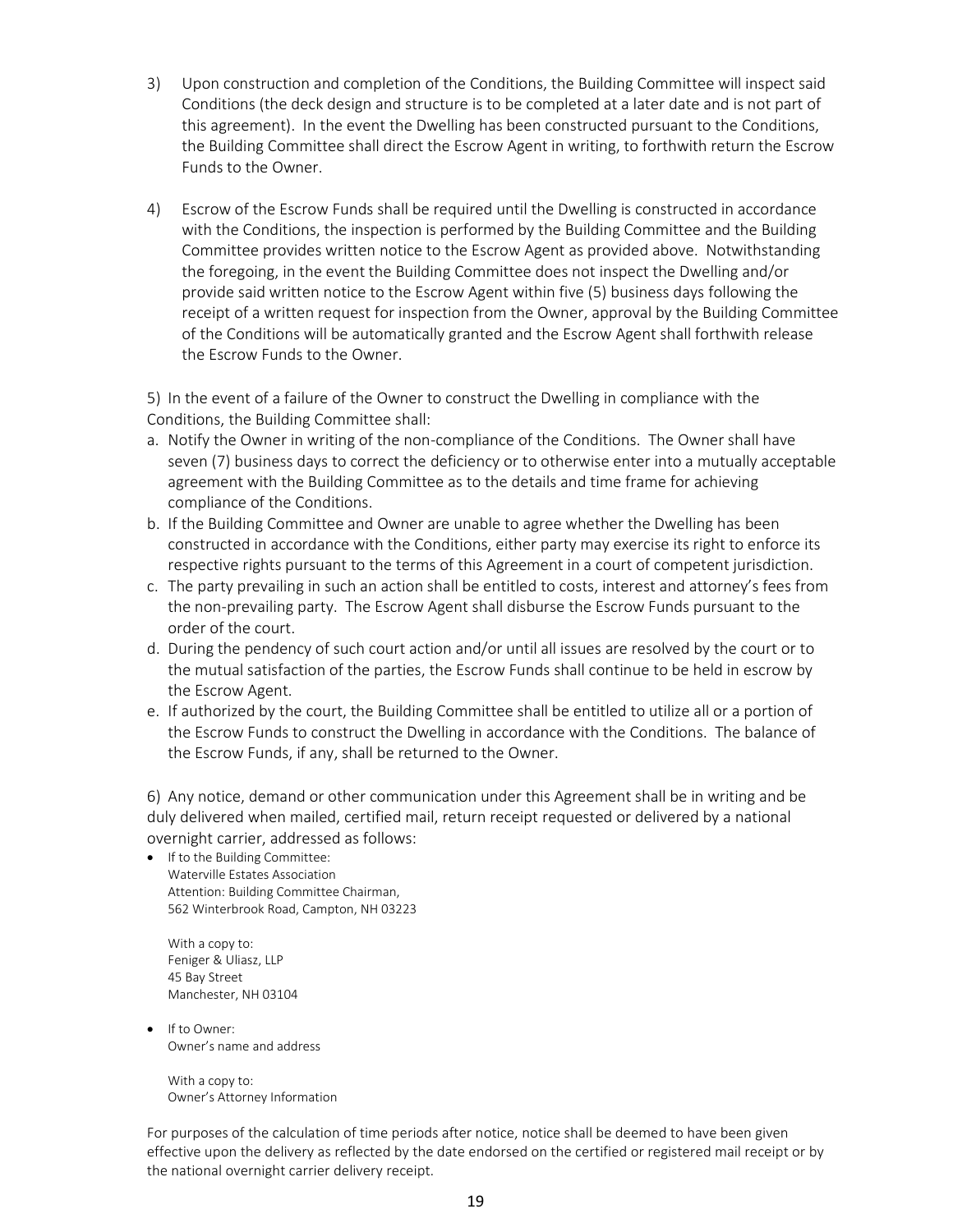### WATERVILLE ESTATES ASSOCIATION TREE CUTTING POLICY

- 1) No clear cutting shall be allowed. Clear Cutting is defined as the felling and removal of all trees from any Homesite, Cluster Homesite or Condominium site.
- 2) It is required that approximately 25-30% of the Homesite, Cluster Homesite or Condominium site remain in a natural setting, i.e. undisturbed.
- 3) No cutting of trees shall be allowed in a 15' zone around the perimeter of any Homesite, Cluster Homesite or Condominium site unless otherwise specified and approved through the permit process.
- 4) A proper permit application and approval is required for removal of trees on any Homesite, Cluster Homesite or Condominium site, unless it is a listed exception (see item 8 below)
- 5) The permit process shall require notification and approval of owners of abutting properties.
- 6) The permit application shall require details to indicate proper detail of lot lines and number, location and approximate size of trees to be cut.
- 7) The permit application for development of the new Homesite, Cluster Homesite or Condominium site shall require a comprehensive tree cutting and clearing plan.
- 8) Trees within 30' of the main structure (including deck structures) of any home structure can be cut without permit unless the trees are within the 15' buffer zone as described in item 3 above, in which case proper permit application and approval shall be required.
- 9) Dead trees may be cut down at any time as long as they are on the owner's property. Trees must be completely dead with no living leaves from the past season.
- 10) In the event of removal of trees in violation of as described in items 1-8 above, the Association may, upon its own initiative or upon request of the Building Committee, assess a penalty against the Owner of up to \$2,500.00 per tree. Such assessment shall constitute a lien on the property and may be made a matter of record at the Grafton County Registry of deeds in accordance with the Declaration.
- 11) All appeals regarding the Building Committee decisions must be directed to the Board of Directors.



#### **Specifications**

- A 30 foot zone surrounds the building where the owner can remove trees
- A peripheral 15 foot buffer exists around lots where restrictions apply. This provides 30 feet of protected area between lots
- Trees may be removed to enable construction. The builder must leave 25-30% of the lot

## **BUFFER ZONE**

### **RE-PLANTING SCHEMATIC**



### **RE-PLANT ALL DISTURBED AREAS IN BUFFER ZONE WITH A MINIMUM OF 5-6' HEIGHT CONNIFERS SPACED 8' ON CENTER IN OFF-SET ROWS**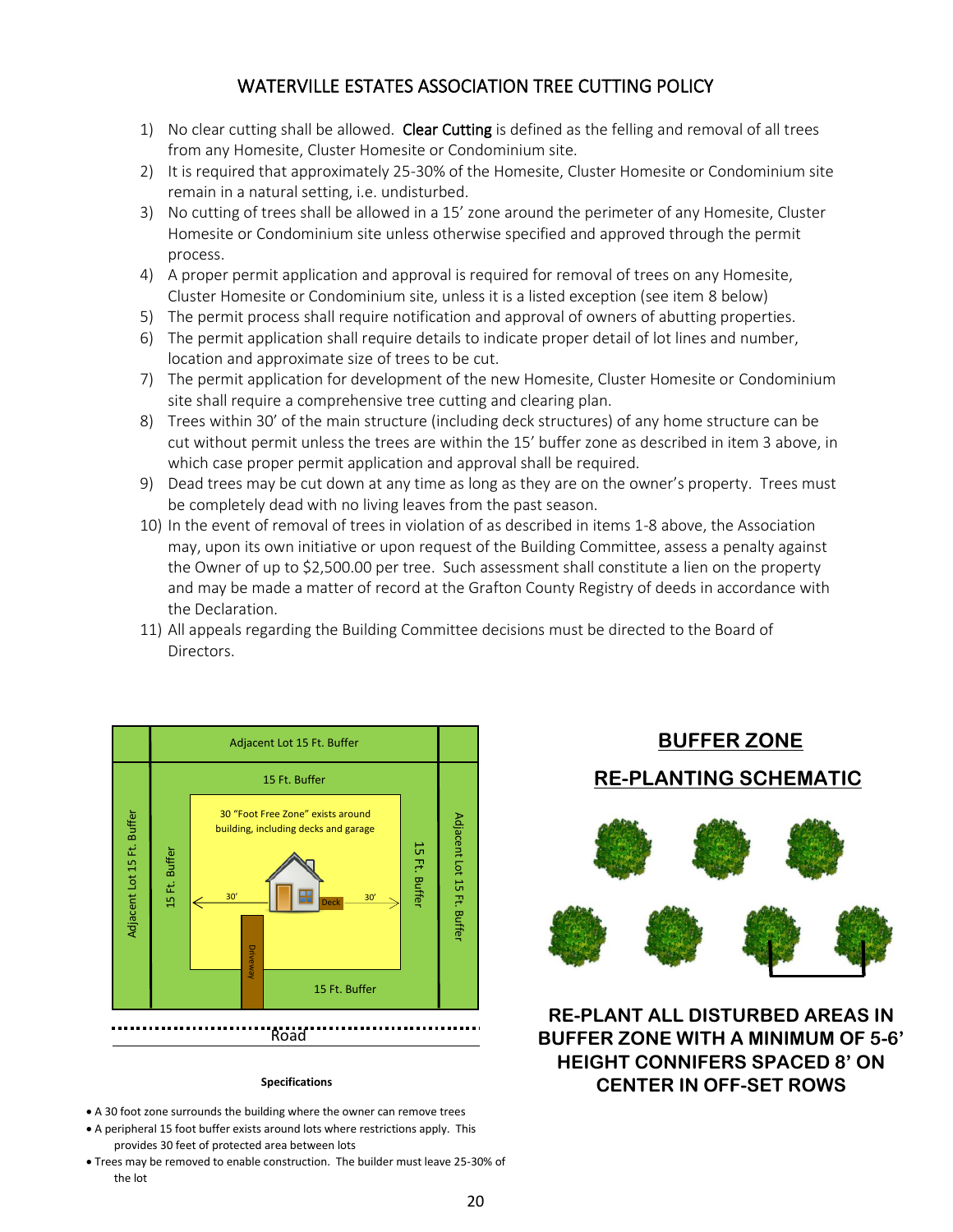### BUILDING PERMIT APPLICATION

| *Building Committee has 30 days to review application. Incomplete fields will delay approval.* |  |
|------------------------------------------------------------------------------------------------|--|
|------------------------------------------------------------------------------------------------|--|

| Owner Name: 1988 Communication of the Communication of the Communication of the Communication of the Communication of the Communication of the Communication of the Communication of the Communication of the Communication of |  |
|--------------------------------------------------------------------------------------------------------------------------------------------------------------------------------------------------------------------------------|--|
|                                                                                                                                                                                                                                |  |
|                                                                                                                                                                                                                                |  |
|                                                                                                                                                                                                                                |  |
|                                                                                                                                                                                                                                |  |
|                                                                                                                                                                                                                                |  |
| Contractor (if any):                                                                                                                                                                                                           |  |
|                                                                                                                                                                                                                                |  |
|                                                                                                                                                                                                                                |  |
|                                                                                                                                                                                                                                |  |
|                                                                                                                                                                                                                                |  |
|                                                                                                                                                                                                                                |  |
| Owner's Agent (if any):                                                                                                                                                                                                        |  |
|                                                                                                                                                                                                                                |  |
|                                                                                                                                                                                                                                |  |
|                                                                                                                                                                                                                                |  |
|                                                                                                                                                                                                                                |  |
| I agree to allow the above-named agent to represent me to Waterville Estates Association:                                                                                                                                      |  |

Owner's Signature: \_\_\_\_\_\_\_\_\_\_\_\_\_\_\_\_\_\_\_\_\_\_\_\_\_\_\_\_\_\_\_\_\_\_\_\_\_\_\_\_\_\_\_\_\_\_\_\_\_\_

#### Type of Project Submitted and Fee Structure:

| o Exterior Changes to Existing Building (ex. Roof shingle, siding, color changes) \$25 |  |
|----------------------------------------------------------------------------------------|--|
|                                                                                        |  |

\*\*\$350 toward inspection fees and \$1,000 performance deposit to be credited to the Capital Improvement Fund (CIF) mandatory bill upon completion of the seven (7) step process as long as performance guidelines are met. Community Center passes may be purchased for new construction by paying prorated dues after application approval. Owners are responsible to call after they have completed each step before the next step is performed. A Building Committee member will sign off on each step as it is completed. In the case of speculative homes not occupied, the CIF deposit will be refunded when the home is sold, and the CIF is collected from the owner.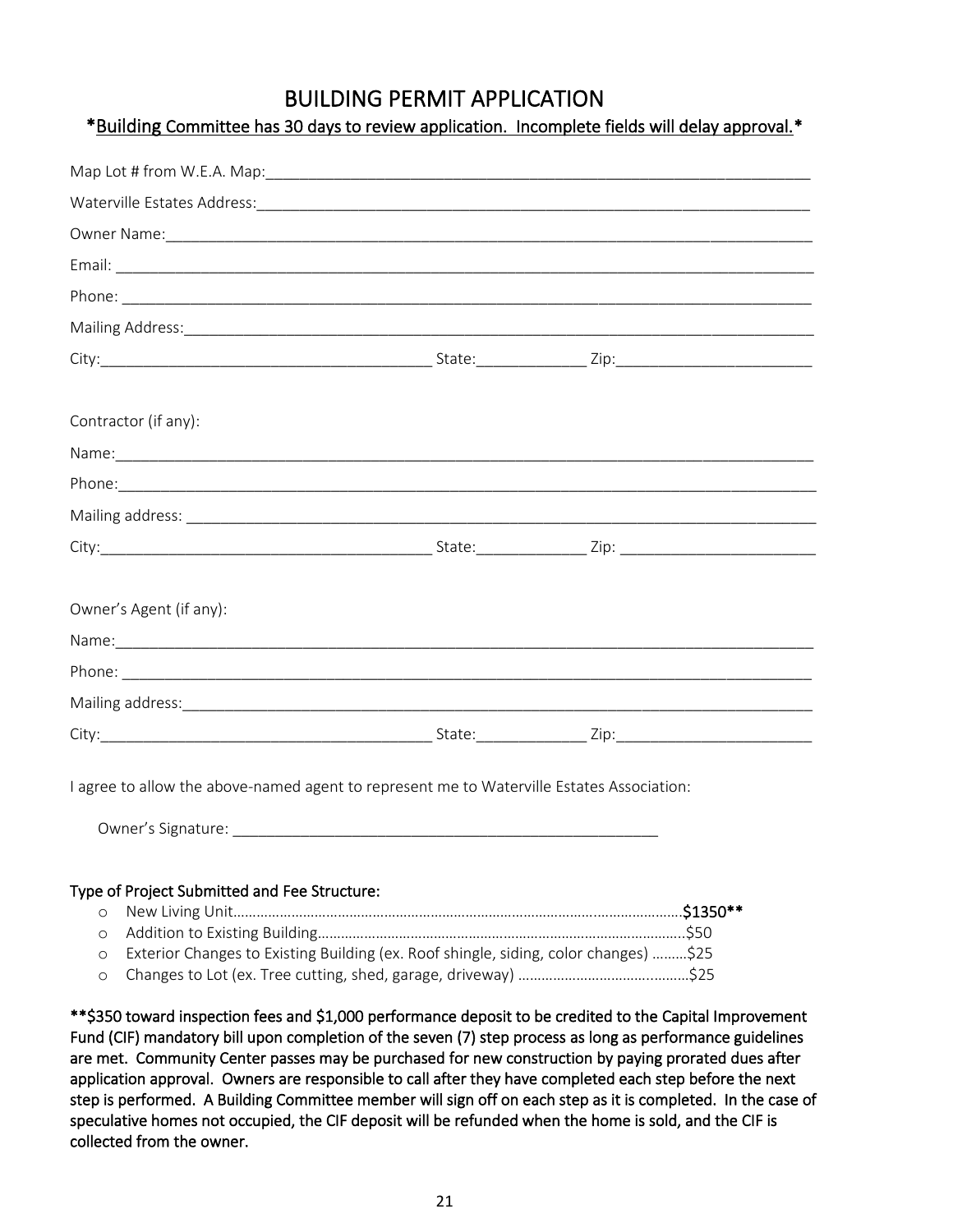#### \*\*Please submit color samples with New Building application and any requests to paint or re-side the dwelling\*\*

## \*REGARDING WATER HOOK-UP DURING CONSTRUCTION\*

 For New Construction: HOOK UP DETAILS AND FEES NOT INCLUDED IN APPLICATION. Further information on water hook-up can be obtained by contacting Allison Smith of the Waterville Estates District Water Department

[a.smith@waterville-estates.net](mailto:a.smith@waterville-estates.net) 

(603) 726-3082

### Items on this page must be completed in detail for all NEW dwellings or additions. Missing or incomplete information will delay your permit.

Description of project:

### Copies of the following MUST be submitted with this application:

- o Septic approval permit
- o Town building permit approval
- o Sample of siding/color
- o Site plan
- o Four elevation view with the view from the road clearly marked
- o Roof pitch (must be at least 9/12 or 33 degrees)
- o Roof material sample
- o Floor plans
- o New dwellings must have at least 1 ¾ baths and two bedrooms
- o Road agent sign-off on new driveways
- o Property corners professionally marked/staked

Road Agent Signature:

Owner agrees, prior to taking occupancy of the new structure or addition that is the subject of this application, to certify in writing that all work on the project has been performed in accordance with the plans and specifications submitted as part of this application. Furthermore, if any substantive changes or deviations from the plans and specifications submitted as part of this application are contemplated, Owners need to seek the approval of the Building Committee prior to constructing any such changes or deviations.

I further understand that this building application will automatically expire nine (9) months after approval and will be withdrawn. If the project is not complete by the nine month period, the owner may request an extension.

Owner's Signature

For Building Committee Use Only (inspector must sign off on each step)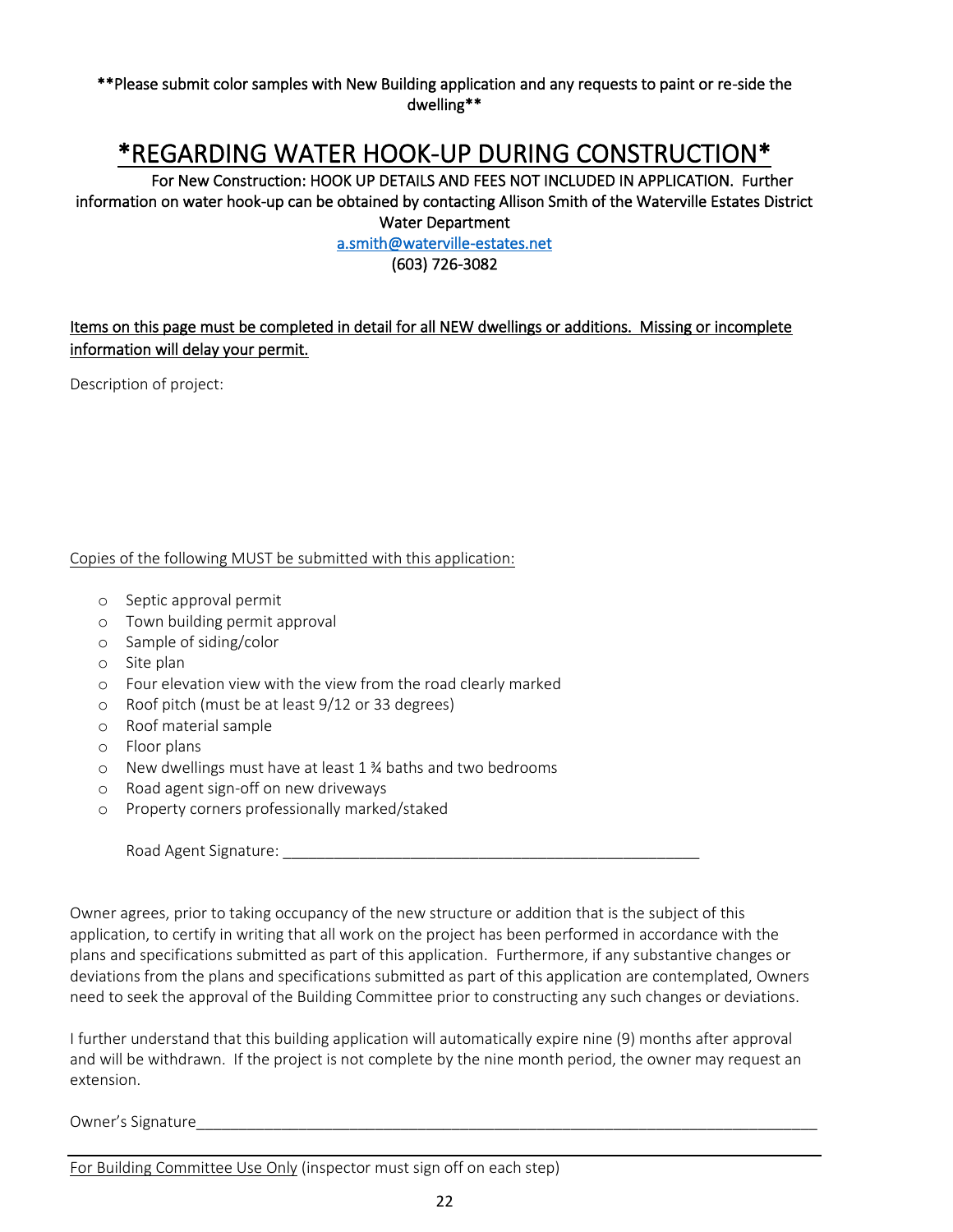- 1. Application Complete (date stamp and page numbers on plans)
- 2. Trees marked for cutting
- 3. Foundation location marked prior to pouring (conforms to site plan)
- 4. Completion of framing conforms to plans\_\_\_\_\_\_\_\_\_\_\_\_\_\_\_\_\_\_\_\_\_\_\_\_\_\_\_\_\_\_\_\_\_\_\_\_\_\_\_\_\_\_\_\_\_\_\_\_
- 5. Installation of approved siding
- 6. Proof of proper septic completion according to NH subsurface bureau
- 7. Earth work and landscaping complete

Building Committee Notes:

Building Committee Decision:

- o Project not approved
- o Project approved
- o Project approved for completion in seven (7) step procedure in application
- o Project approved with the following conditions:

### IMPORTANT: ALLOWABLE HOURS FOR CONSTRUCTION PER RESTRICTIONS, EASEMENTS & COVENANTS ARE MONDAY-FRIDAY 7:30 AM-8:00 PM AND WEEKENDS/HOLIDAYS 8:00 AM-6:00 PM.

Building Committee Representative

| u<br>a |
|--------|
|--------|

 $\Box$  Date

The approval of this application has been issued based on the plans and specifications submitted by the property owner or his designee. The Waterville Estates Association Building Committee does not render any professional opinion in regard to the engineering design of this project and therefore approves the application based upon specifications in your building application and specifications of the Waterville Estates Restrictions, Easements and Covenants.

The property owner is responsible for any and all changes to the hydrology of the property and any incidental damage or effect it may have on the property of others. The property owner is responsible for obtaining any and all required approvals from the Towns of Campton or Thornton or Waterville Estates Village District or any required department or agency of the State of New Hampshire and Federal Government. Not meeting the approvals of the said agencies may be cause for non-approval of an application.

Office Use Only: Date Received: